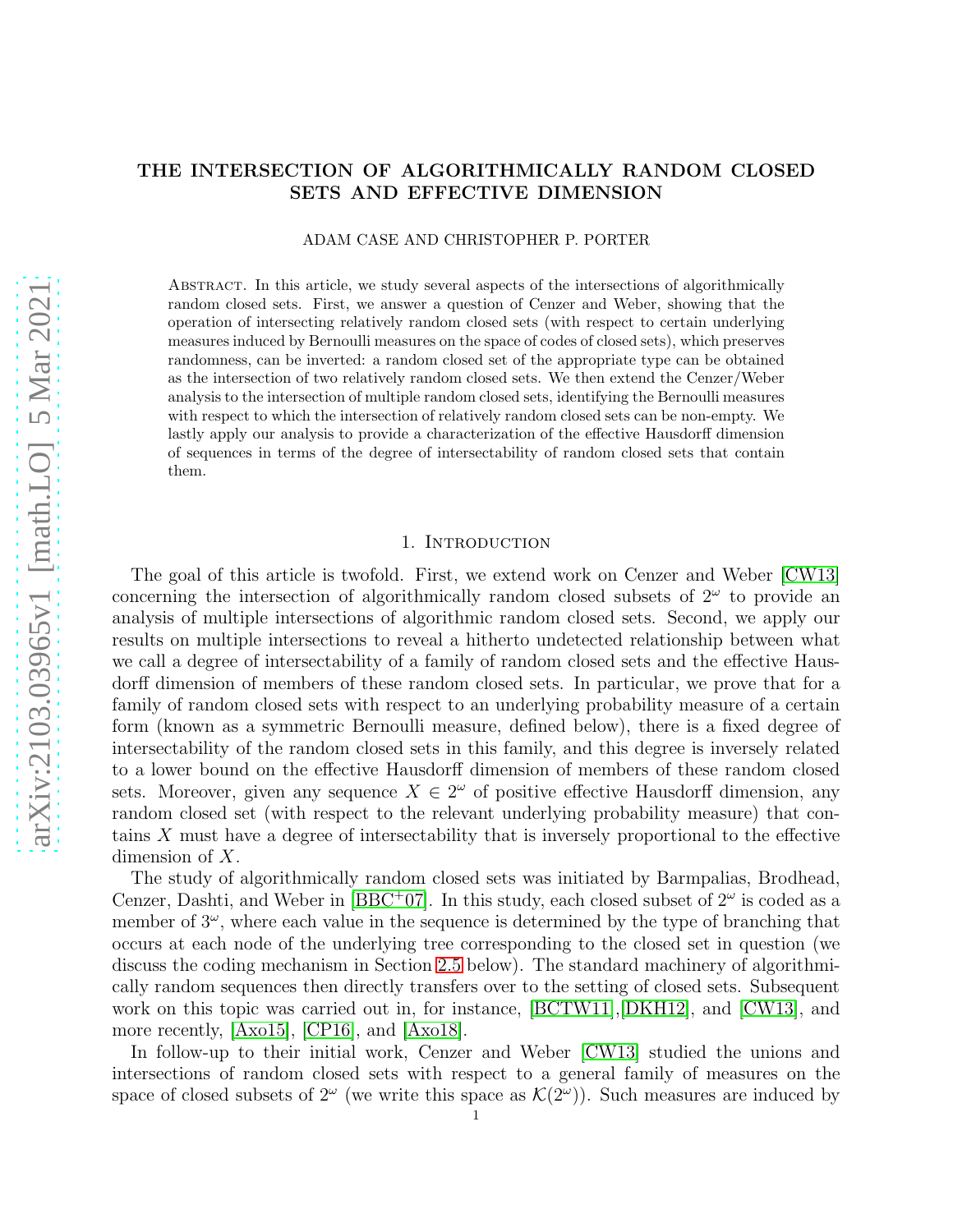Bernoulli measures on  $3^{\omega}$ : for p, q such that  $0 \leq p + q \leq 1$ , we define the measure  $\mu_{\langle p,q \rangle}$  to satisfy, for every  $\sigma \in 3^{<\omega}$ ,

- $\mu_{\langle p,q\rangle}(\sigma 0) = p \cdot \mu_{\langle p,q\rangle}(\sigma),$
- $\mu_{\langle p,q\rangle}(\sigma_1) = q \cdot \mu_{\langle p,q\rangle}(\sigma)$ , and
- $\mu_{\langle p,q \rangle}(\sigma 2) = (1 p q) \cdot \mu_{\langle p,q \rangle}(\sigma)$ .

We write the measure on  $\mathcal{K}(2^{\omega})$  induced by  $\mu_{\langle p,q\rangle}$  as  $\mu_{\langle p,q\rangle}^*$  (where we follow the convention first laid out in [\[BBC](#page-18-1)<sup>+</sup>07] that if  $\mu$  is a measure on codes of closed subsets of  $2^{\omega}$ , then  $\mu^*$  is the induced measure on  $\mathcal{K}(2^{\omega})$ .

Of the results obtained by Cenzer and Weber in [\[CW13\]](#page-18-0), the most relevant to the present study is what we will refer to as the *Intersection Theorem*, which provides a full characterization, in terms of the parameters of Bernoulli measures on  $3^\omega$ , of when the associated notions of random closed sets can yield non-empty intersections:

**Intersection Theorem** (Cenzer/Weber [\[CW13\]](#page-18-0)). *Suppose that*  $p, q, r, s \geq 0, 0 \leq p + q \leq 1$  $and$   $0 \leq r + s \leq 1$ *. Suppose that*  $P \in \mathcal{K}(2^{\omega})$  *is*  $\mu_{\langle p,q \rangle}^{*}$ -random relative to  $Q \in \mathcal{K}(2^{\omega})$  and that  $Q$  is  $\mu^*_{\langle r,s\rangle}$ -random relative to  $P$ .

- (1) If  $p + q + r + s \geq 1 + pr + qs$ , then  $P \cap Q = \emptyset$ .
- (2) If  $p+q+r+s < 1+pr+qs$ , then  $P \cap Q = \emptyset$  with probability  $\frac{ps+qr}{(1-p-q)(1-p)}$
- $(1-p-q)(1-r-s)$ (3) If  $p + q + r + s < 1 + pr + qs$  and  $P \cap Q \neq \emptyset$ , then  $P \cap Q$  is Martin-Löf random with *respect to the measure*  $\mu^*_{\langle p+r-pr,q+s-qs\rangle}$ *.*

*.*

As a corollary of the Intersection Theorem, by setting  $p = q = r = s$  (obtaining what we refer to as a *symmetric Bernoulli measure* on  $3^{\omega}$ , which we write as  $\mu_p$ , with  $\mu_p^*$  standing for the corresponding measure on  $\mathcal{K}(2^{\omega})$ ), Cenzer and Weber obtain:

<span id="page-1-0"></span>**Corollary 1** (Cenzer/Weber [\[CW13\]](#page-18-0)). For  $p \in (0, \frac{1}{2})$  $\frac{1}{2}$ , let  $P, Q \in \mathcal{K}(2^{\omega})$  be relatively  $\mu_p^*$ *random.*

- (1) *If*  $p \geq 1 \frac{\sqrt{2}}{2}$  $\frac{\sqrt{2}}{2}$ , then  $P \cap Q = \emptyset$ .
- (2) If  $p < 1 \frac{\sqrt{2}}{2}$  $\sqrt{\frac{2}{2}}$ , then  $P \cap Q = \emptyset$  with probability  $\frac{2p^2}{(1-2p)}$  $\frac{2p^2}{(1-2p)^2}$ .
- (3) If  $p < 1 \frac{\sqrt{2}}{2}$  $\frac{2}{2}$  and  $P \cap Q \neq \emptyset$ , then  $P \cap Q$  is Martin-Löf random with respect to the *measure*  $\mu_{2p-p^2}^*$ .

In our analysis, we extend the work of Cenzer and Weber on the intersection of random closed sets in two respects. First, Cenzer and Weber leave open whether a converse of the Intersection Theorem holds:

<span id="page-1-1"></span>Question 2. Suppose that  $p, q, r, s \geq 0$  satisfy  $0 \leq p+q \leq 1, 0 \leq r+s \leq 1$  and  $p+q+r+s <$  $1 + pr + qs$  and R is Martin-Löf random with respect to the measure  $\mu_{(p+r-pr,q+s-qs)}^*$ . Do there exist  $P, Q \in \mathcal{K}(2^{\omega})$  such that  $R = P \cap Q$ , P is  $\mu_{\langle p,q \rangle}^*$ -Martin-Löf random and Q is  $\mu^*_{\langle r,s\rangle}$ -Martin-Löf random?

Here we answer this question in the affirmative. Our result makes use of an alternative characterization of  $\mu^*_{\langle p,q\rangle}$ -random closed sets in terms of Galton-Watson trees, generalizing a result of Kjos-Hanssen and Diamondstone [\[DKH12\]](#page-18-3). We also use an approach similar to one due to Bienvenu, Hoyrup, and Shen [\[BHS17\]](#page-18-7), who reprove the above result of Kjos-Hanssen and Diamondstone using the machinery of layerwise computability.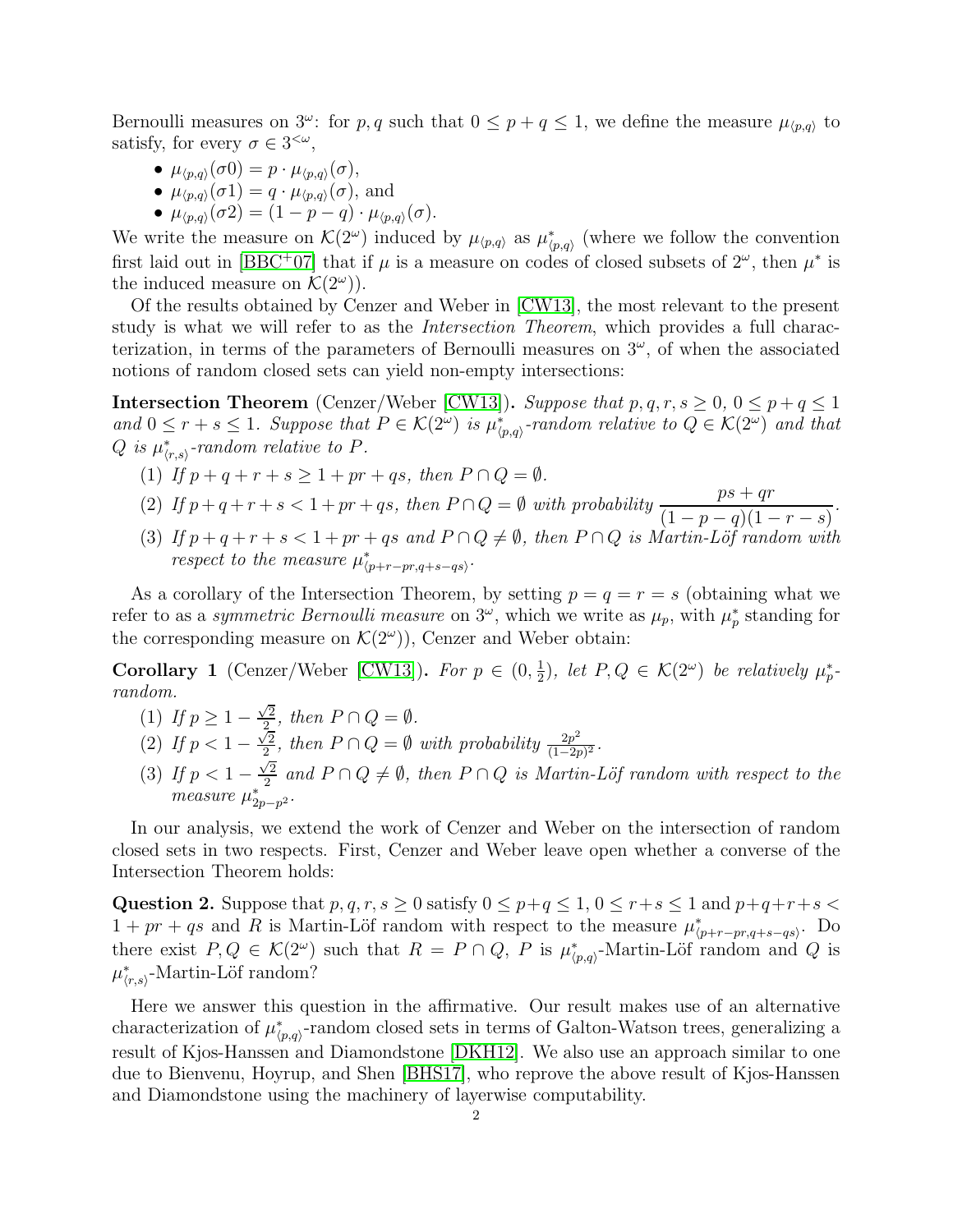The second respect in which we extend Cenzer and Weber's work on the intersection of random closed sets pertains to multiple intersections of random closed sets. Here we postpone the full statement of our result until more machinery has been developed, but the general idea is as follows: From Corollary [1,](#page-1-0) we can conclude:

- (1) If  $p < 1 \frac{1}{\sqrt{2}}$  $\frac{1}{2}$ , then relatively  $\mu_p^*$ -random closed sets may have a non-empty intersection.
- (2) If  $p \geq 1 \frac{1}{\sqrt{2}}$  $\frac{1}{2}$ , then relatively  $\mu_p^*$ -random closed sets must have an empty intersection.

We extend this result by showing, for  $n \geq 2$ , the following:

- (1) If  $p < 1 \frac{1}{\sqrt[3]{2}}$ , then *n* mutually  $\mu_p^*$ -random closed sets may have a non-empty intersection.
- (2) If  $p \geq 1 \frac{1}{\sqrt[n]{2}}$ , then *n* mutually  $\mu_p^*$ -random closed sets must have an empty intersection.

Here, a sequence of closed sets is *mutually*  $\mu_p^*$ -*random* if the code for each closed set in the sequence is  $\mu_p$ -random relative to the join of the codes of the remaining closed sets in the sequence. We also answer the analogue of Question [2](#page-1-1) for the intersection of  $n$  random closed sets in the more general case that  $n \geq 2$ .

Lastly, we apply our result on multiple intersections to obtain a new characterization of the effective dimension of members of random closed sets. To do so, we draw on work of Diamondstone and Kjos-Hanssen on the effective Hausdorff dimension of members of random closed sets. In particular, from results of Diamondstone and Kjos-Hanssen we can immediately conclude:

- (1) the dimension spectrum of members of  $\mu_p^*$ -random closed sets is  $[-\log(1-p), 1]$ ; and
- (2) in the case that  $p = 1 \frac{1}{\sqrt[n]{2}}$ , this dimension spectrum evaluates to  $[\frac{1}{n}, 1]$ .

Combining the observations with our results on multiple intersections, we can show:

- (3) the lower bound on the dimension spectrum of a family of random closed sets is inversely proportional to an upper bound on the number of mutually random closed sets that can have a non-empty intersection; and
- (4) the effective dimension of a sequence is inversely proportional to the degree of intersectability of any random closed set containing it, where this degree of intersectability measures the number of mutually random closed sets of a given type that can have a non-empty intersection.

(More precise statements of these results can be found in Section [5.](#page-16-0))

The outline of the remainder of this paper is as follows. First, we cover the necessary background in Section [2.](#page-3-0) Next, Section [3](#page-6-0) contains a proof of the converse of the Intersection Theorem (as well as a new proof of the Intersection Theorem that enables us to prove the converse). In Section [4,](#page-13-0) we turn to multiple intersections of random closed sets, establishing analogues of the Intersection Theorem and its converse for the intersection of any finite number of sufficiently random closed sets. Lastly, we conclude in Section [5](#page-16-0) with a discussion of the relationship between effective dimension and multiple intersections of random closed sets.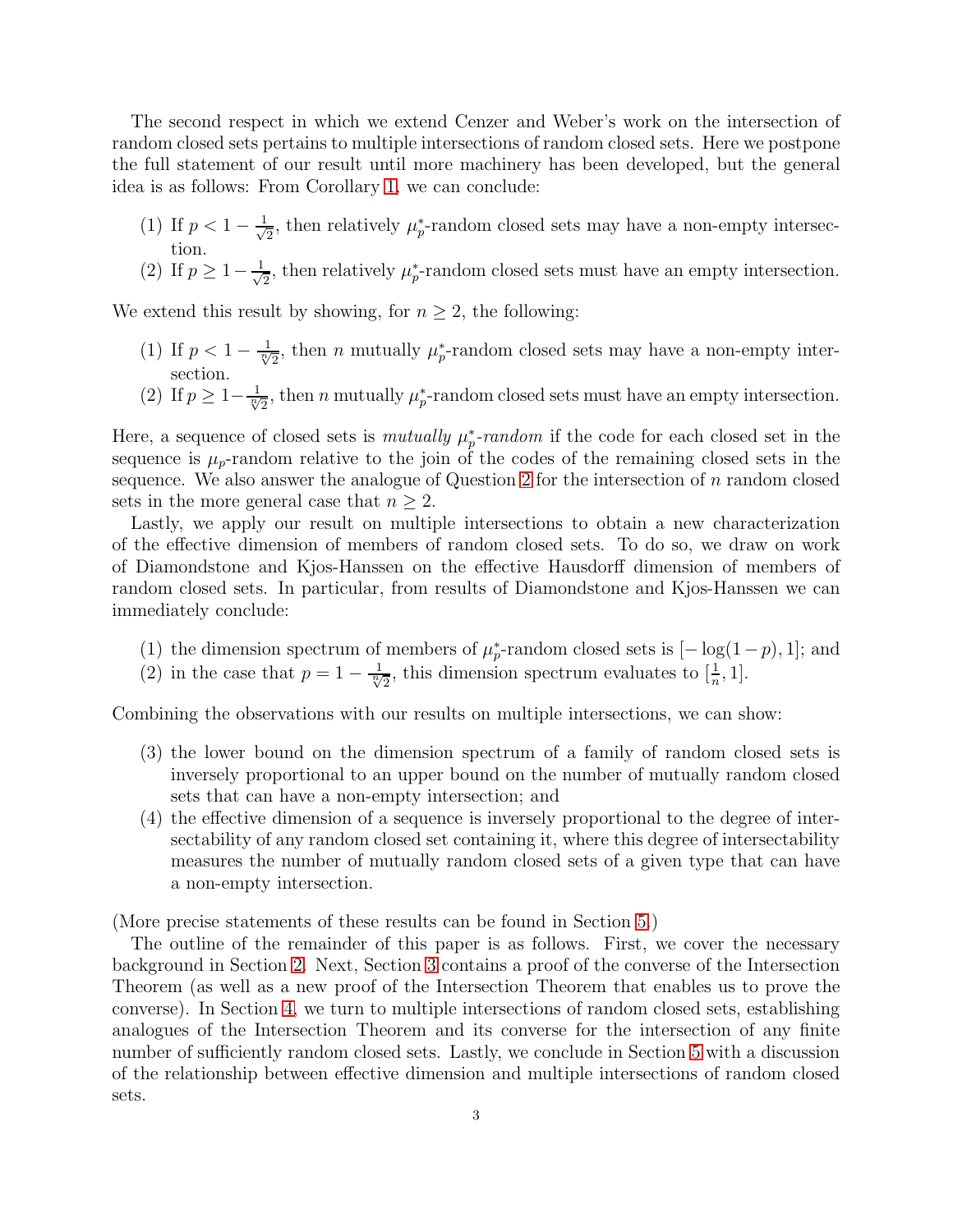#### 2. Background

<span id="page-3-0"></span>2.1. Some topological and measure-theoretic basics. As we will work with binary, ternary, and quaternary sequences in this study, we will introduce the spaces of such sequences in more generality. For  $n \in \omega$ , we will write the set of all finite strings over the alphabet  $\{0, 1, \ldots n-1\}$  as  $n^{\lt \omega}$ . We use  $\epsilon$  to stand for the empty string. Similarly, the space of all infinite sequences over the alphabet  $\{0, 1, \ldots n-1\}$  is written  $n^{\omega}$ . For  $x, y \in n^{\omega}$ ,  $x \oplus y$ is the sequence  $z \in n^{\omega}$  satisfying  $z(2k) = x(k)$  and  $z(2k + 1) = y(k)$  for every  $k \in \omega$ . We similarly define  $\sigma \oplus \tau$  for  $\sigma, \tau \in n^{\leq \omega}$  where  $|\sigma| = |\tau|$ .

We will work with the topology on  $n^{\omega}$  generated by the clopen sets

$$
[\![\sigma]\!] = \{ x \in n^\omega : x \succ \sigma \},
$$

where  $\sigma \in n^{\leq \omega}$  and  $x \succ \sigma$  means that  $\sigma$  is an initial segment of x. For  $x \in n^{\omega}$  and  $k \in \omega$ , x | k stands for the initial segment of x of length k. For  $\sigma, \tau \in n^{\leq \omega}$ , the concatenation of  $\sigma$ and  $\tau$  will be written as  $\sigma$   $\tau$  or, in some cases, as  $\sigma\tau$ .

We say that  $T \subseteq n^{\leq \omega}$  is a *tree* if, whenever  $\tau \in T$  and  $\sigma \preceq \tau$ , we have  $\sigma \in T$ . A *path* through a tree  $T \subseteq n^{\leq \omega}$  is a sequence  $x \in n^{\omega}$  satisfying  $x \upharpoonright k \in T$  for every k. The set of all paths through a tree T is denoted by [T]. Recall that a set  $C \subseteq n^{\omega}$  is closed if and only if  $C = [T]$  for some tree  $T \subseteq n^{<\omega}$ . Moreover, C is non-empty if and only if T is infinite.

A *measure*  $\mu$  on  $n^{\omega}$  is a function that assigns to each Borel subset of  $n^{\omega}$  a value in [0, 1] and satisfies the condition  $\mu(\bigcup_{i\in\omega}B_i)=\sum_{i\in\omega}\mu(B_i)$  for any pairwise disjoint sequence  $(B_i)_{i\in\omega}$  of Borel sets. By Carathéodory's extension theorem, the conditions

(i) 
$$
\mu(n^{\omega}) = 1
$$
 and

(ii) 
$$
\mu([\sigma]) = \mu([\sigma 0]) + \mu([\sigma 1]) + \ldots + \mu([\sigma^\frown(n-1)])
$$
 for all  $\sigma \in n^{<\omega}$ 

uniquely determine a measure on  $n^{\omega}$ . We often identify a measure with a function  $\mu : n^{<\omega} \to$ [0, 1] satisfying the conditions (i) and (ii). For each  $\sigma \in n^{<\omega}$ , we often write  $\mu(\sigma)$  instead of  $\mu([\sigma])$ . The Lebesgue measure  $\lambda$  on  $n^{\omega}$  is defined by  $\lambda(\sigma) = n^{-|\sigma|}$  for each string  $\sigma \in n^{<\omega}$ .

Given a measure  $\mu$  on  $n^{\omega}$  and  $\sigma, \tau \in n^{<\omega}$ , the conditional measure  $\mu(\sigma \tau | \sigma)$  is defined by setting

$$
\mu(\sigma \tau \mid \sigma) = \frac{\mu(\sigma \tau)}{\mu(\sigma)}.
$$

2.2. Some computability theory. We assume the reader is familiar with the basic concepts of computability theory as found, for instance, in the early chapters of [\[Soa16\]](#page-19-0).

A  $\Sigma_1^0$  class  $S \subseteq n^\omega$  is an effectively open set, i.e., an effective union of basic clopen  $A \nightharpoonup_1 \text{ class } B \subseteq n$  is an enectively open set, i.e., an enective union of basic clopen<br>subsets of  $n^{\omega}$ .  $P \subseteq n^{\omega}$  is a  $\Pi_1^0$  class if  $2^{\omega} \setminus P$  is a  $\Sigma_1^0$  class. For  $n, m \in \omega$ , a Turing functional  $\Phi: \subseteq n^{\omega} \to m^{\omega}$  is defined in terms of a computably enumerable set of pairs  $S_{\Phi} \subseteq n^{<\omega} \times m^{<\omega}$ with the condition that if  $(\sigma, \tau)$ ,  $(\sigma', \tau') \in S_{\Phi}$  and  $\sigma \preceq \sigma'$ , then either  $\tau \preceq \tau'$  or  $\tau' \preceq \tau$ . For each  $\sigma \in n^{\leq \omega}$ , we define  $\Phi^{\sigma}$  to be the maximal string in  $\{\tau \in m^{\leq \omega} : (\exists \sigma' \preceq \sigma)((\sigma', \tau) \in \Phi)\}\$ in the order given by  $\preceq$ . To obtain a map defined on  $n^{\omega}$  from the c.e. set of pairs  $S_{\Phi}$ , for each  $x \in n^{\omega}$ , we let  $\Phi^x$  be the maximal  $y \in m^{\omega} \cup m^{\omega}$  in the order given by  $\preceq$  such that  $\Phi^{x\upharpoonright k}$  is a prefix of y for all  $k \in \omega$ . We will thus set  $dom(\Phi) = \{x \in n^{\omega} : \Phi^x \in m^{\omega}\}\)$ . When  $\Phi^x \in m^{\omega}$ , we will sometimes write  $\Phi^x$  as  $\Phi(x)$  to emphasize the functional  $\Phi$  as a map from  $n^{\omega}$  to  $m^{\omega}$ . It is straightforward to relativize the notion of a Turing functional  $\Phi: \subseteq n^{\omega} \to m^{\omega}$  to any oracle  $z \in 2^{\omega}$  to obtain a *z*-*computable* functional.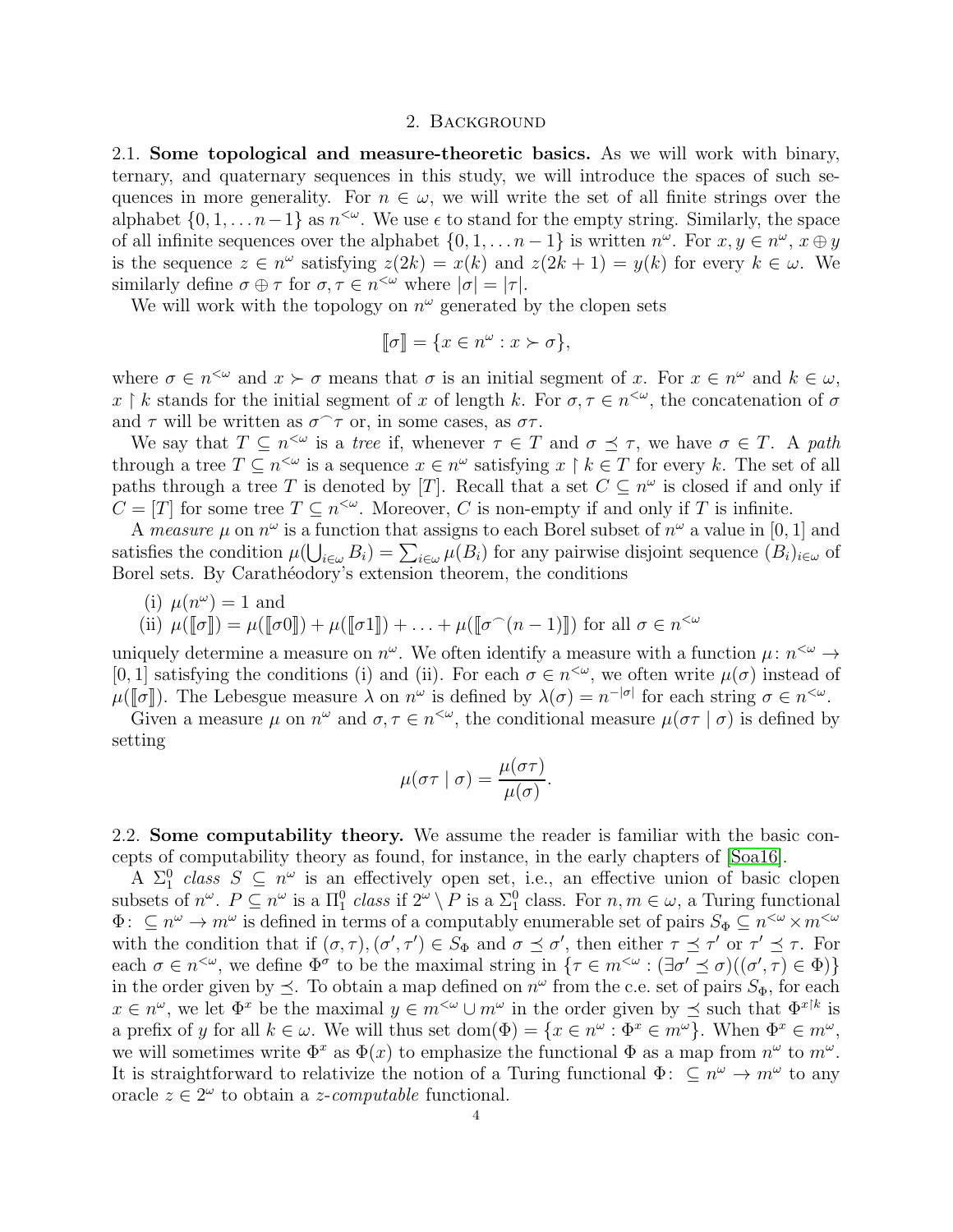A measure  $\mu$  on  $n^{\omega}$  is computable if  $\mu(\sigma)$  is a computable real number, uniformly in  $\sigma \in n^{\leq \omega}$ . Clearly, the Lebesgue measure  $\lambda$  on  $n^{\omega}$  is computable. If  $\mu$  is a computable measure on  $n^{\omega}$  and  $\Phi: \subseteq n^{\omega} \to m^{\omega}$  is a Turing functional defined on a set of  $\mu$ -measure one, then the *pushforward measure*  $\mu_{\Phi}$  defined by

$$
\mu_{\Phi}(\sigma) = \mu(\Phi^{-1}([\![\sigma]\!]))
$$

for each  $\sigma \in m^{<\omega}$ , is a computable measure.

2.3. Algorithmically random sequences. In this section, we lay out the main definitions of algorithmic randomness with which we will be working. For more details, see [\[Nie09\]](#page-19-1), [\[DH10\]](#page-18-8), or [\[SUV17\]](#page-19-2). See also [\[FP20\]](#page-18-9) for an up-to-date survey on algorithmic randomness.

Let  $\mu$  be a computable measure on  $n^{\omega}$  and let  $z \in m^{\omega}$ . Recall that a  $\mu$ -Martin-Löf *test relative to* z (or simply a  $\mu$ -test relative to z) is a uniformly  $\Sigma_1^{0,z}$  sequence  $(U_i)_{i\in\omega}$  of subsets of  $n^{\omega}$  with  $\mu(U_n) \leq 2^{-n}$ . Then  $x \in n^{\omega}$  passes such a test  $(U_i)_{i \in \omega}$  if  $x \notin \bigcap_n U_n$ , and  $x \in n^{\omega}$  is  $\mu$ -Martin-Löf random relative to z if x passes every  $\mu$ -Martin-Löf test relative to z. The collection of  $\mu$ -random sequences relative to z will be denoted by MLR<sup>z</sup><sub> $\mu$ </sub>. When z is computable we simply write  $MLR_\mu$  and will refer to x as  $\mu$ -random.

It is not difficult to see that if  $\mu$  is a computable measure on  $n^{\omega}$  and  $\Phi: \subseteq n^{\omega} \to m^{\omega}$  is a Turing functional that satisfies  $\mu(\text{dom}(\Phi)) = 1$ , then  $\text{MLR}_{\mu} \subseteq \text{dom}(\Phi)$ . One of the central tools that we will use in this study is the following.

**Theorem 3.** Let  $\Phi: \subseteq n^{\omega} \to m^{\omega}$  be a Turing functional that satisfies  $\mu(\text{dom}(\Phi)) = 1$ .

- (1) *(Preservation of Randomness* [\[ZL70\]](#page-19-3)*)* If  $x \in \textsf{MLR}_{\mu}$  *then*  $\Phi(x) \in \textsf{MLR}_{\mu_{\Phi}}$ .
- (2) *(No Randomness from Non-Randomness* [\[She86\]](#page-19-4)) If  $y \in MLR_{\mu_{\Phi}}$ , then there is  $x \in$  $MLR_\mu$  *such that*  $\Phi(x) = y$ .

Lastly, the following result, known as Van Lambalgen's theorem, will be useful to us (we state the result only for  $3^{\omega}$ ). Given measures  $\mu$  and  $\nu$  on  $3^{\omega}$ , we will write  $\mu \oplus \nu$  as the measure on  $3^{\omega}$  defined by the following condition: for any string of the form  $\sigma \oplus \tau$  for  $\sigma, \tau \in 3^{\omega}$  with  $|\sigma| = |\tau|, (\mu \oplus \nu)(\sigma \oplus \tau) = \mu(\sigma)\nu(\tau).$ 

**Theorem 4** ([\[VL90\]](#page-19-5)). Let  $\mu$  and  $\nu$  be computable measures on  $3^{\omega}$ . Then for  $x \oplus y \in 3^{\omega}$ ,  $x \oplus y \in \mathsf{MLR}_{\mu \oplus \nu}$  *if and only if*  $x \in \mathsf{MLR}_{\mu}^y$  *and*  $y \in \mathsf{MLR}_{\nu}$ *.* 

2.4. **Dimensions of Sequences.** Originally, Lutz defined the *dimension*  $dim(x)$  of a sequence  $x \in n^{\omega}$  using a generalized notion of a martingale, called a *gale* [\[Lut03\]](#page-19-6). This notion of dimension can also be extended to individual points in Euclidean space, and various connections between the dimensions of points and classical Hausdorff dimension have been established. For example, it was shown by Hitchcock [\[Hit05\]](#page-18-10) that, for any set  $E \subseteq \mathbb{R}^n$  that is a union of  $\Pi_1^0$  sets,

$$
dim_H(E) = \sup_{x \in E} dim(x),
$$

where  $\dim_H(E)$  is the classical Hausdorff dimension of E. Another point-wise characterization of Hausdorff dimension was proven by Lutz and Lutz [\[LL18\]](#page-19-7) and states that, for any set  $E \subseteq \mathbb{R}^n$ ,

$$
dim_H(E) = \min_{A \subseteq \mathbb{N}} \sup_{x \in E} dim^A(x),
$$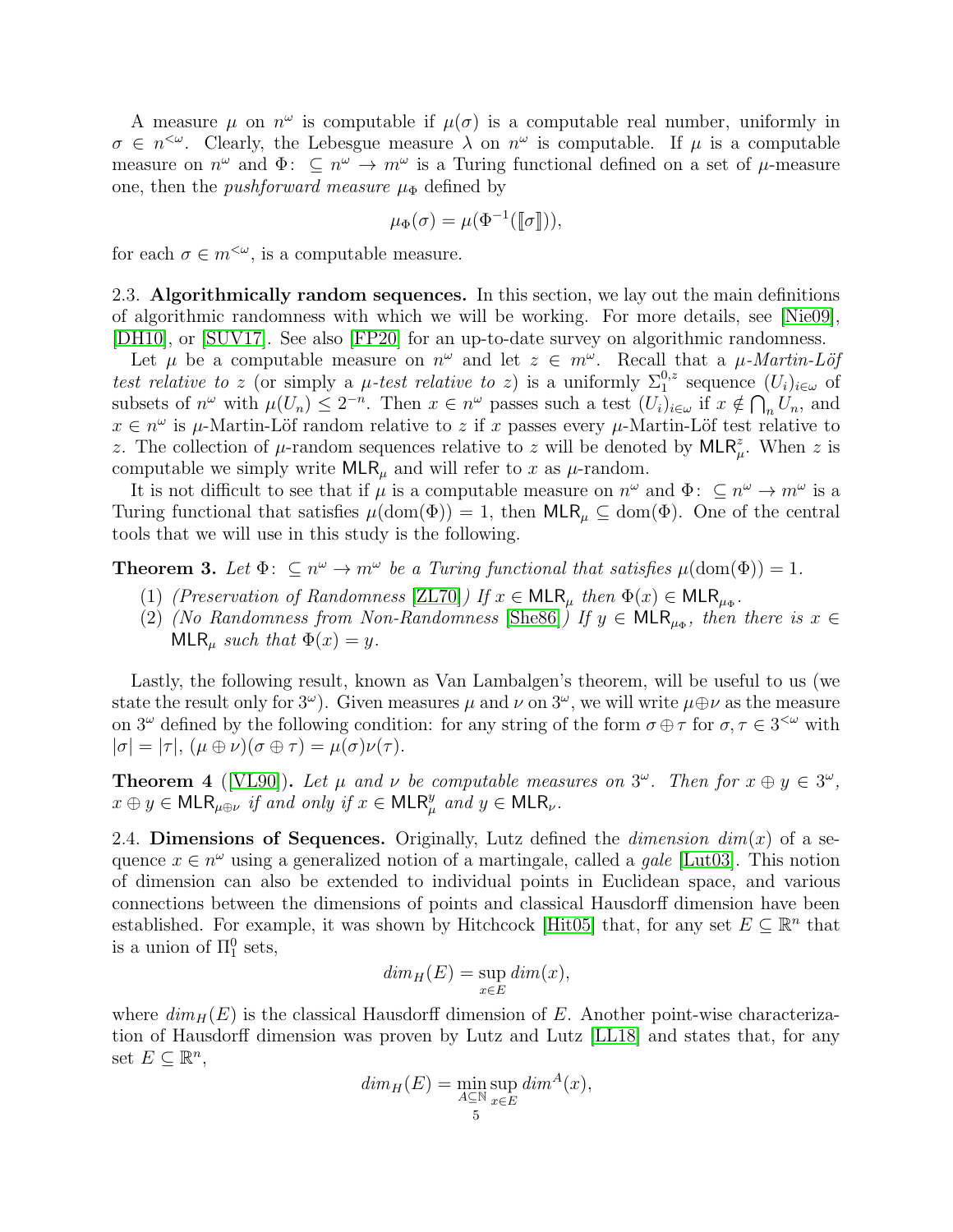where  $\dim^A(x)$  is the dimension of point  $x \in \mathbb{R}^n$  relative to an oracle  $A \subseteq \mathbb{N}$ . Mayordomo showed that the dimensions of sequences can be characterized using Kolmogorov complexity [\[May02\]](#page-19-8), which we briefly discuss below.

A Turing machine U is *universal* if, for all Turing machines M there exists a string  $\sigma_M \in 2^{<\omega}$  such that, for all strings  $\pi \in 2^{<\omega}$ ,  $U(\langle \sigma_M, \pi \rangle) = M(\pi)$ , where  $\langle \cdot, \cdot \rangle$  is some string pairing function, e.g.,  $\langle \sigma, \tau \rangle = 0^{|\sigma|} 1 \sigma \tau$ .

Fix a universal Turing machine U. The *Kolmogorov complexity* of a string  $\sigma \in n^{\leq \omega}$  is

$$
C(\sigma) = \min\{|\pi| : \pi \in 2^{<\omega} \text{ and } U(\pi) = \sigma\}.
$$

There are several "flavors" of Kolmogorov complexity. The one described above is referred to as the *plain* Kolmogorov complexity of a string. However, other variants exist such as the *prefix-free* Kolmogorov complexity, which restricts the domain of the Turing machines (including the universal Turing machine) to a prefix-free set. For a detailed discussion on Kolmogorov complexity, see [\[LV08\]](#page-19-9).

The *dimension* of a sequence  $x \in 2^{\omega}$  is defined by

$$
dim(x) = \liminf_{r \to \infty} \frac{C(x \restriction r)}{r}.
$$

It should be noted that any variation of Kolmogorov complexity can be used in the definition of the dimension of a sequence.

For all sequences  $x \in 2^{\omega}$ ,  $0 \le dim(x) \le 1$ . If  $x \in 2^{\omega}$  is computable, then  $dim(x) = 0$ , and if x is algorithmically random, then  $dim(x) = 1$ . However, there exist sequences with dimension 1 that are not algorithmically random. For any  $\alpha \in [0, 1]$ , there exists a sequence  $x \in 2^{\omega}$  such that  $dim(x) = \alpha$  [\[Lut03\]](#page-19-6).

<span id="page-5-0"></span>2.5. Algorithmically random closed subsets of  $2^{\omega}$ . Recall that  $\mathcal{K}(2^{\omega})$  is the collection of all non-empty closed subsets of  $2^{\omega}$ . Equivalently, these are the sets of paths through infinite binary trees. Following [\[BBC](#page-18-1)+07], we will code infinite trees by members of  $3^{\omega}$ . Given  $x \in 3^{\omega}$ , define a tree  $T_x \subseteq 2^{<\omega}$  inductively as follows. First  $\epsilon$ , the empty string, is automatically in  $T_x$ . Now suppose  $\sigma \in T_x$  is the  $(i + 1)$ -st extendible node in  $T_x$ . Then

- $\sigma \cap 0 \in T_x$  and  $\sigma \cap 1 \notin T_x$  if  $x(i) = 0$ ;
- $\sigma \cap 0 \notin T_x$  and  $\sigma \cap 1 \in T_x$  if  $x(i) = 1$ ;
- $\sigma \cap 0 \in T_x$  and  $\sigma \cap 1 \in T_x$  if  $x(i) = 2$ .

Under this coding  $T_x$  has no dead ends and hence is always infinite. Note that every tree without dead ends can be coded by some  $x \in 3^{\omega}$ . We will thus write  $\Theta: 3^{\omega} \to \mathcal{K}(2^{\omega})$  as the map that sends each  $x \in 3^{\omega}$  to the closed set that it codes.

Given a measure  $\mu$  on  $3^{\omega}$ , we set  $\mu^*$  to be the measure on  $\mathcal{K}(2^{\omega})$  induced by  $\mu$  and  $\Theta$ , i.e.,

$$
\mu^*(U) := \mu_{\Theta}(U) = \mu(\Theta^{-1}(U)).
$$

As noted in the introduction, we are particularly interested in certain Bernoulli measures on  $3^{\omega}$ . For  $p, q \ge 0$  satisfying  $p + q \le 1$ ,  $\mu_{\langle p,q \rangle}$  is the Bernoulli measure on  $3^{\omega}$  defined by setting, for each  $\sigma \in 3^{<\omega}$ ,

- $\mu_{\langle p,q\rangle}(\sigma 0 \mid \sigma) = p$ ,
- $\mu_{\langle p,q\rangle}(\sigma1 \mid \sigma) = q$ , and
- $\mu_{\langle p,q\rangle}(\sigma_2 | \sigma) = 1 p q.$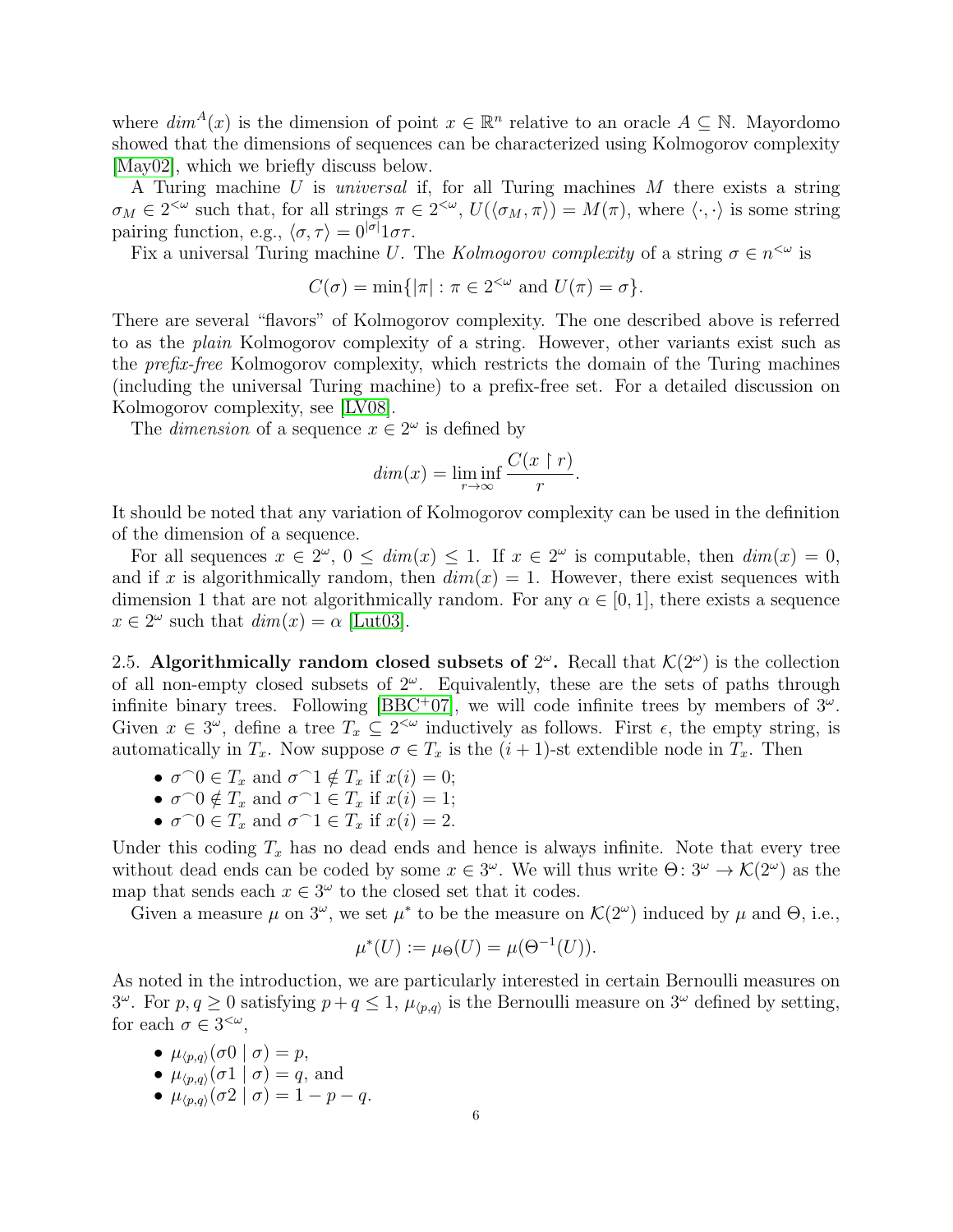In the case that  $p = q$ , we will write  $\mu_{(p,q)}$  as  $\mu_p$ . We will refer to  $\mu_p$  as a *symmetric* Bernoulli measure (as the probabilities of the occurrence of a single branch in the corresponding closed set are equal).

<span id="page-6-0"></span>Lastly, for any computable measure  $\mu$  on  $3^{\omega}$ , we can define a non-empty closed set  $C \in$  $\mathcal{K}(2^{\omega})$  to be  $\mu^*$ -Martin-Löf random if  $C = [T_x]$  for some  $x \in \mathsf{MLR}_{\mu}$ .

### 3. The Converse of the Intersection Theorem

In this section, we prove the converse of Theorem [1,](#page-0-0) thereby answering Question [2.](#page-1-1) To do so, we provide an alternative proof of Theorem [1](#page-0-0) in terms of effective Galton-Watson trees, an approach introduced by Diamondstone and Kjos-Hanssen [\[DKH12\]](#page-18-3) that yields an alternative characterization of random closed sets.

<span id="page-6-1"></span>3.1. Effective Galton-Watson Trees with Two Survival Parameters. The idea behind Galton-Watson trees is straightforward: in the cases considered by Kjos-Hanssen and Diamondstone, we fix some parameter  $\beta$ , called the *survival parameter*, and we prune  $2^{<\omega}$ node by node, leaving a node  $\sigma \in 2^{<\omega}$  with probability  $\beta$ , in which case we say that  $\sigma$ *survives* (and otherwise we remove it). Note that if  $\sigma$  survives, this does not guarantee that infinitely many extensions of  $\sigma$  will survive. As shown by Kjos-Hanssen and Diamondstone, once we have finished pruning  $2^{<\omega}$ , in the case that we do not have a finite tree, the set of infinite paths through the pruned tree forms a random closed set. Bienvenu, Hoyrup, and Shen later provided a streamlined approach of the equivalence of these approaches for the case  $p=\frac{1}{3}$  $\frac{1}{3}$  (using the machinery of layerwise computability), which can be straightforwardly generalized to arbitrary computable p.

In the case of  $\mu_p^*$ -random closed sets for some  $p \in [0, \frac{1}{2}]$  $\frac{1}{2}$ , the corresponding Galton-Watson tree that induces the same class of random closed sets is given by using the survival parameter  $\beta = 1 - p$ . However, for the case that we consider here, in which the Bernoulli measures on  $3^{\omega}$  need not be symmetric, we need to work with two different survival parameters. For  $i \in \{0,1\}$ , we let  $\beta_i$  be the probability of survival for any string  $\sigma$  that ends with the bit i. As we will see, in the case of the measure  $\mu^*_{\langle p,q\rangle}$ , we set  $\beta_0 = 1 - q$  and  $\beta_1 = 1 - p$ . Due to the condition that  $0 \le p + q \le 1$ , we will only consider  $\beta_0$  and  $\beta_1$  satisfying  $1 \le \beta_0 + \beta_1 \le 2$ .

As an alternative to representing a random closed set in terms of a code for the underlying binary tree with no dead ends, we will represent such a random closed set in terms of the code for a Galton-Watson tree, an approach first used in [\[CP16\]](#page-18-5). Whereas the former codes are sequences in  $3^{\omega}$ , the latter codes will be given by a sequence in  $4^{\omega}$ , where 0s, 1s, and 2s function as they do in the original coding and a 3 at a given node indicates that the tree is dead above that node. That is, given  $x \in 4^{\omega}$ , we define a tree  $S_x \subseteq 2^{<\omega}$  inductively as follows. First  $\epsilon$ , the empty string, is included in  $S_x$  by default. Now suppose that  $\sigma \in S_x$  is the  $(i + 1)$ -st surviving node in  $S_x$  (i.e., we have yet to determine which, if any, extensions of  $\sigma$  are in  $S_x$ ). Then

- $\sigma 0 \in S_x$  and  $\sigma 1 \notin S_x$  if  $x(i) = 0$ ;
- $\sigma 0 \notin S_x$  and  $\sigma 1 \in S_x$  if  $x(i) = 1$ ;
- $\sigma 0 \in S_x$  and  $\sigma 1 \in S_x$  if  $x(i) = 2$ ;
- $\sigma 0 \notin S_x$  and  $\sigma 1 \notin S_x$  if  $x(i) = 3$ .

The above four possibilities correspond to the outcomes of a Galton-Watson tree, where for each non-empty  $\sigma \in 2^{<\omega}$  we randomly remove  $\sigma$  from  $2^{<\omega}$  (independently of the other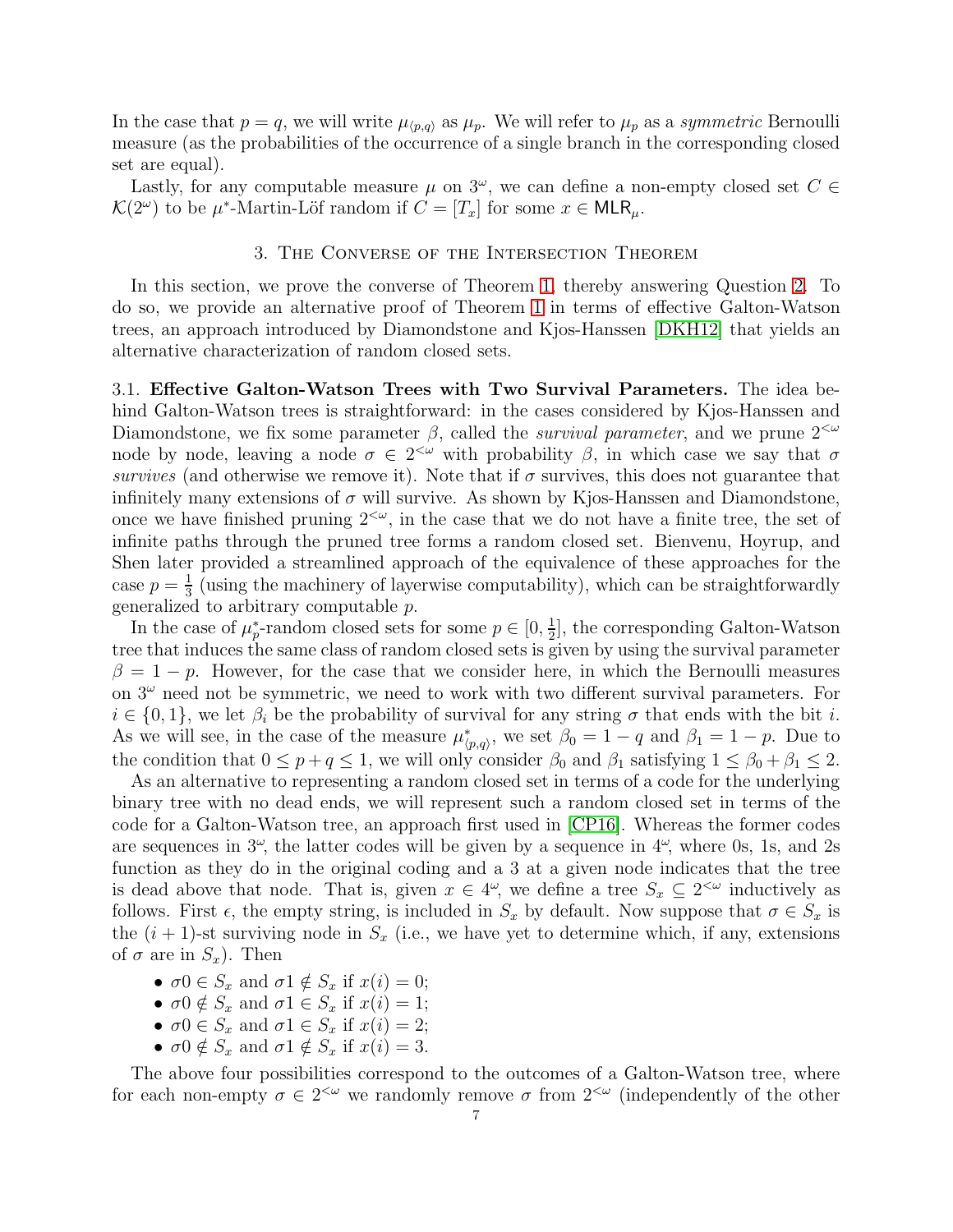$\tau \in 2^{<\omega}$ . The set of infinite paths through the resulting random tree is thus a random closed set. In fact, as shown by Diamondstone and Kjos-Hanssen, if each edge is removed with probability  $p$ , the resulting distribution on the collection of closed sets is the same as the one given by the measure  $\mu_p^*$ , with one exception: the former distribution also includes the empty set as an atom (that is,  $\{\emptyset\}$  is given positive measure by the resulting measure on  $\mathcal{K}(2^{\omega})$ , as there is a non-zero probability that the process of removing edges will produce a finite tree.

We represent this process by a measure as follows: Let  $\nu$  be the measure on  $4^{\omega}$  induced by setting, for each  $\sigma \in 4^{<\omega}$ ,

• 
$$
\nu(\sigma 0 | \sigma) = a_0 = \beta_0 (1 - \beta_1),
$$

• 
$$
\nu(\sigma_1 | \sigma) = a_1 = \beta_1(1 - \beta_0),
$$

- $\nu(\sigma_2 | \sigma) = a_2 = \beta_0 \beta_1,$
- $\nu(\sigma 3 | \sigma) = a_3 = (1 \beta_0)(1 \beta_1).$

We will refer to  $\nu$  as the measure on  $4^{\omega}$  given by survival parameters  $(\beta_0, \beta_1)$ .

 $\nu$  induces a measure on Tree, the space of binary trees. In this case, the probability of extending a string in a tree by only 0 is  $a_0$ , by only 1 is  $a_1$ , by both 0 and 1 is  $a_2$ , and by neither is a<sub>3</sub>. Let us say that a tree T is  $GW(\beta_0, \beta_1)$ *-random* if it has a v-Martin-Löf random code, where  $\nu$  is the measure on  $4^{\omega}$  given by survival parameters  $(\beta_0, \beta_1)$ , i.e. if there is some  $x \in \text{MLR}_{\nu}$  such that  $T = S_x$ . The result relating GW( $\beta_0, \beta_1$ )-random trees and random closed sets is the following:

<span id="page-7-0"></span>**Theorem 5.** For  $\beta_0, \beta_1 \in (0,1)$  *satisfying*  $\beta_0 + \beta_1 \geq 1$ *, a closed set* C *is the set of paths through an infinite GW*( $\beta_0$ ,  $\beta_1$ )*-random tree if and only if it is a*  $\mu^*_{(1-\beta_1,1-\beta_0)}$ *-random closed set.*

To prove Theorem [5,](#page-7-0) we adapt an argument due to Bienvenu, Hoyrup, and Shen [\[BHS17\]](#page-18-7), who, as noted above, give an alternative proof of the Diamondstone/Kjos-Hanssen result [\[DKH12\]](#page-18-3) using the machinery of layerwise computability (which we define shortly). First, since the process that produces a Galton-Watson tree can yield either a finite tree or an infinite tree, we need to determine the probability of each outcome.

<span id="page-7-1"></span>**Lemma 6.** The probability that a 
$$
GW(\beta_0, \beta_1)
$$
-random tree is infinite is  $\frac{a_2 - a_3}{a_2} = \frac{\beta_0 + \beta_1 - 1}{\beta_0 \beta_1}$ 

*.*

*Proof.* Let  $r_n$  be the probability that a Galton-Watson tree contains a string of length n, which is clearly a non-increasing sequence. Then we have the following recurrence relation:

$$
(†)\qquad \qquad r_{n+1} = a_0 r_n + a_1 r_n + a_2 (2r_n - r_n^2)
$$

The first term corresponds to the case that 0 is the only child of the root, followed by a tree of height n, the second term corresponds to the case that 1 is the only child of the root, followed by a tree of height n, and the third term corresponds to the case that both 0 and 1 survive and at least one is followed by a tree of height n.

If we take the limit as n approaches infinity of both sides of the above recurrence relation, we get

$$
\ell = (a_0 + a_1 + 2a_2)\ell - a_2\ell^2,
$$

This simplifies to

$$
a_2\ell^2 - (a_0 + a_1 + 2a_2 - 1)\ell = 0.
$$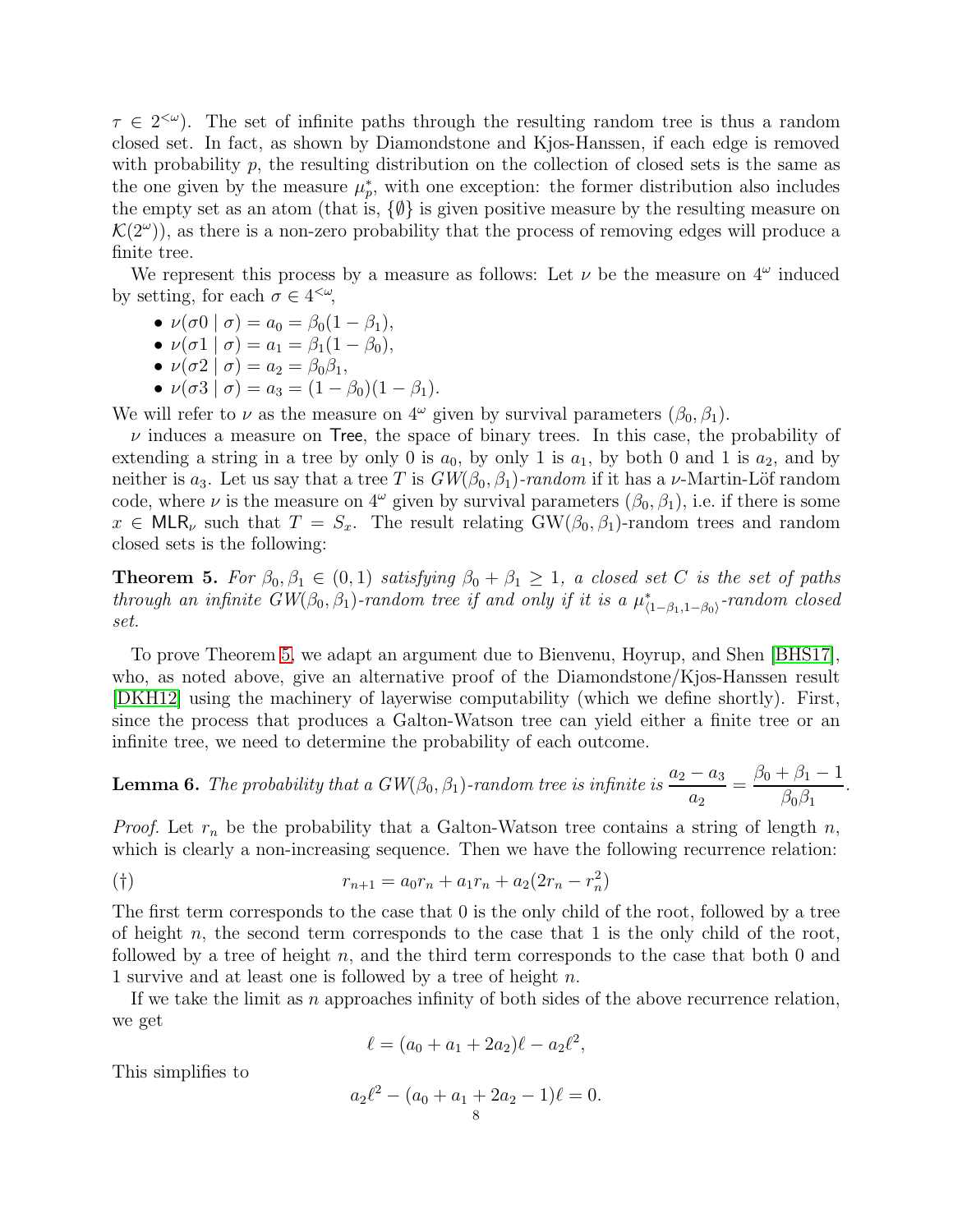Since  $a_0 + a_1 + a_2 + a_3 = 1$ , this implies

$$
a_2\ell^2 - (a_2 - a_3)\ell = 0.
$$

which has solutions  $\ell = 0$  and  $\ell = \frac{a_2 - a_3}{a_1}$  $a_2$ . We claim that  $r_n > \frac{a_2 - a_3}{a_2 - a_3}$  $\frac{a_3}{a_2}$  for all  $n \in \omega$ . We proceed by induction. First  $r_0 = 1$  (since we assume that each Galton-Watson tree at least contains the empty string). Next, assuming that  $r_n > \frac{a_2 - a_3}{a_2 - a_3}$  $a_2$ for some fixed  $n$ , suppose for the sake of contradiction that  $r_{n+1} \leq$  $a_2 - a_3$  $\frac{a_3}{a_2}$ . Combining this assumption with (†) above yields the inequality

$$
a_2r_n^2 - (a_0 + a_1 + 2a_2)r_n + \frac{a_2 - a_3}{a_2} \ge 0.
$$

Since  $a_0 + a_1 + 2a_2 = 1 + a_2 - a_3$ , the above inequality, after factoring, can be rewritten as

$$
(a_2r_n-1)\left(r_n-\frac{a_2-a_3}{a_2}\right)\geq 0.
$$

This inequality holds precisely when both factors are positive or both factors are negative. In the former case, using the first factor, we can conclude that  $r_n \geq$ 1  $a_2$  $> 1$  (since, by assumption,  $\beta_0, \beta_1 \in (0, 1)$ , which is impossible. In the latter case, using the second factor, we can conclude that  $r_n \leq$  $a_2 - a_3$  $a_2$ , which contradicts our original assumption about  $r_n$ . Thus it follows that  $r_{n+1} > \frac{a_2 - a_3}{a_3}$  $a_2$ . Since  $r_n > \frac{a_2 - a_3}{a_2 - a_3}$  $a_2$ for all *n*, it follows that  $\ell =$  $\lim_{n\to\infty} r_n = \frac{a_2 - a_3}{a_2}$  $a_2$ . В последните поставите на селото на селото на селото на селото на селото на селото на селото на селото на се<br>Селото на селото на селото на селото на селото на селото на селото на селото на селото на селото на селото на

Hereafter, let us say that a GW-tree T becomes *extinct* if T is finite, and that a GW-tree T becomes *extinct above*  $\sigma \in T$  if T only contains finitely many extensions of  $\sigma$ .

<span id="page-8-0"></span>**Lemma 7.** *The probability that any node in a pruned, infinite*  $GW(\beta_0, \beta_1)$ *-random tree has two children is*  $\beta_0 + \beta_1 - 1$ *, only a left child is*  $1 - \beta_1$ *, and only a right child is*  $1 - \beta_0$ *.* 

*Proof.* By Lemma [6,](#page-7-1) the probability that a  $GW(\beta_0, \beta_1)$ -random tree does not become extinct is

$$
\frac{\beta_0 + \beta_1 - 1}{\beta_0 \beta_1}.
$$

Thus, for any string  $\sigma \in 2^{<\omega}$  in a GW( $\beta_0$ ,  $\beta_1$ )-random tree, the probability that  $\sigma$  has two children above both of which the tree does not become extinct is

$$
\beta_0 \beta_1 \bigg(\frac{\beta_0 + \beta_1 - 1}{\beta_0 \beta_1}\bigg)^2.
$$

So, the probability that  $\sigma$  has two children in a pruned, infinite GW( $\beta_0$ ,  $\beta_1$ )-random tree is

$$
\frac{\beta_0 \beta_1 \left( \frac{\beta_0 + \beta_1 - 1}{\beta_0 \beta_1} \right)^2}{\frac{\beta_0 + \beta_1 - 1}{\beta_0 \beta_1}} = \beta_0 \beta_1 \left( \frac{\beta_0 + \beta_1 - 1}{\beta_0 \beta_1} \right)
$$

$$
= \beta_0 + \beta_1 - 1.
$$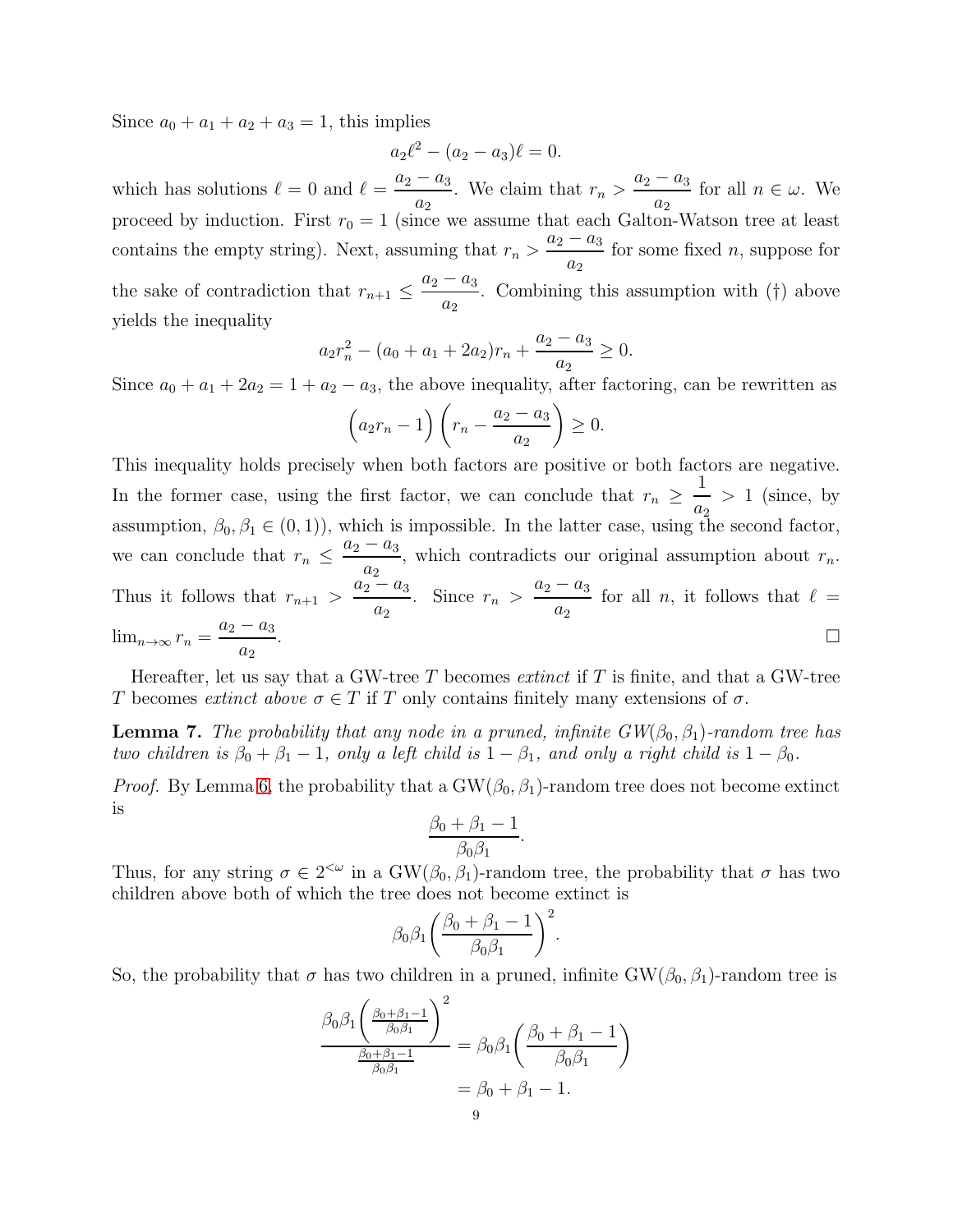The probability that a string  $\sigma \in 2^{<\omega}$  in a GW( $\beta_0$ ,  $\beta_1$ )-random tree only has a left child above which the tree does not become extinct is

$$
\beta_0 \left( \frac{\beta_0 + \beta_1 - 1}{\beta_0 \beta_1} \right) \left( 1 - \beta_1 \left( \frac{\beta_0 + \beta_1 - 1}{\beta_0 \beta_1} \right) \right).
$$

Therefore, the probability that  $\sigma$  has only a left child in a pruned, infinite GW( $\beta_0$ ,  $\beta_1$ )-random tree is

$$
\frac{\beta_0 \left(\frac{\beta_0 + \beta_1 - 1}{\beta_0 \beta_1}\right) \left(1 - \beta_1 \left(\frac{\beta_0 + \beta_1 - 1}{\beta_0 \beta_1}\right)\right)}{\frac{\beta_0 + \beta_1 - 1}{\beta_0 \beta_1}} = \frac{\beta_0 \left(\frac{\beta_0 + \beta_1 - 1}{\beta_0 \beta_1}\right) - \beta_0 \beta_1 \left(\frac{\beta_0 + \beta_1 - 1}{\beta_0 \beta_1}\right)^2}{\frac{\beta_0 + \beta_1 - 1}{\beta_0 \beta_1}}}{0 \qquad \beta_0 \beta_1} = \beta_0 - \beta_0 \beta_1 \left(\frac{\beta_0 + \beta_1 - 1}{\beta_0 \beta_1}\right)
$$
  
= 1 - \beta\_1.

Using a similar argument, we can prove that the probability that  $\sigma$  has only a right child in a pruned, infinite  $GW(\beta_0, \beta_1)$ -random tree is

$$
1-\beta_0.\qquad \qquad \square
$$

From Lemma [7,](#page-8-0) we see that if we take an infinite  $GW(\beta_0, \beta_1)$ -random tree and remove all of its terminal nodes, then the resulting distribution is given by the measure  $\mu_{(1-\beta_1,1-\beta_0)}^*$ . In order to derive Theorem [5,](#page-7-0) we need to verify that there is an effective procedure that maps a code of an infinite  $GW(\beta_0, \beta_1)$ -random tree to a  $\mu^*_{\langle 1-\beta_1, 1-\beta_0 \rangle}$ -random closed set.

In the case of a single parameter GW-tree, this was shown by Bienvenu, Hoyrup, and Shen [\[BHS17\]](#page-18-7) using the machinery of layerwise computability, originally defined by Hoyrup and Rojas [\[HR09a,](#page-18-11) [HR09b\]](#page-19-10). As defined in [\[BHS17\]](#page-18-7), for a computable measure  $\mu$ , a mapping  $\Phi$  is  $\mu$ -*layerwise computable* if there is a  $\mu$ -Martin-Löf test  $(U_i)_{i\in\omega}$  and a Turing machine M such that, for any  $n \in \omega$  and  $x \notin U_n$ ,  $M(n, x) = \Phi(x)$  (here we think of M as being equipped with an oracle tape on which x is written and a second tape containing the input n). Intuitively, the lemma below shows that there exists a layerwise computable mapping that converts a code for an infinite tree with dead ends to a code for the same infinite tree with the dead ends removed.

<span id="page-9-0"></span>**Lemma 8.** There exists a v-layerwise computable mapping  $\Phi: 4^{\omega} \to 4^{\omega}$  such that, for all  $x \in 4^{\omega}$ , if  $\Phi(x) \in 3^{\omega}$ ,  $T_{\Phi(x)}$  is the set of all infinite branches of  $T_x$ .

*Proof.* For all  $\sigma \in 2^{<\omega}$  and  $n \in \omega$ , let

$$
U_n^{\sigma} = \{ x \in 4^{\omega} \colon (\exists \tau \succeq \sigma) \tau \in T_x \} (\lvert \sigma \rvert + n) \& (\exists k > n) (\forall \tau \succeq \sigma) \tau \notin T_x \} (\lvert \sigma \rvert + k) \},
$$

where  $T \restriction i$  is the set of all strings in  $T$  of length  $i \in \omega$ , for any tree  $T$ . That is,  $U_n^{\sigma}$  consists of all codes  $x \in 4^{\omega}$  such that a length n extension of  $\sigma$  survives in  $T_x$  but  $T_x$  eventually becomes extinct above  $\sigma$ . Clearly,  $(U_n^{\sigma})_{n\in\omega}$  is effectively open uniformly in  $\sigma$ .

Using the notation from Lemma [6,](#page-7-1) where  $r_n$  is the probability that GW-tree contains a string of length n and  $\ell$  is the probability that such a tree contains a string of every length, then, for all  $\sigma \in 2^{<\omega}$  and  $n \in \omega$ ,

$$
\nu(U_n^{\sigma}) = r_n - \ell,
$$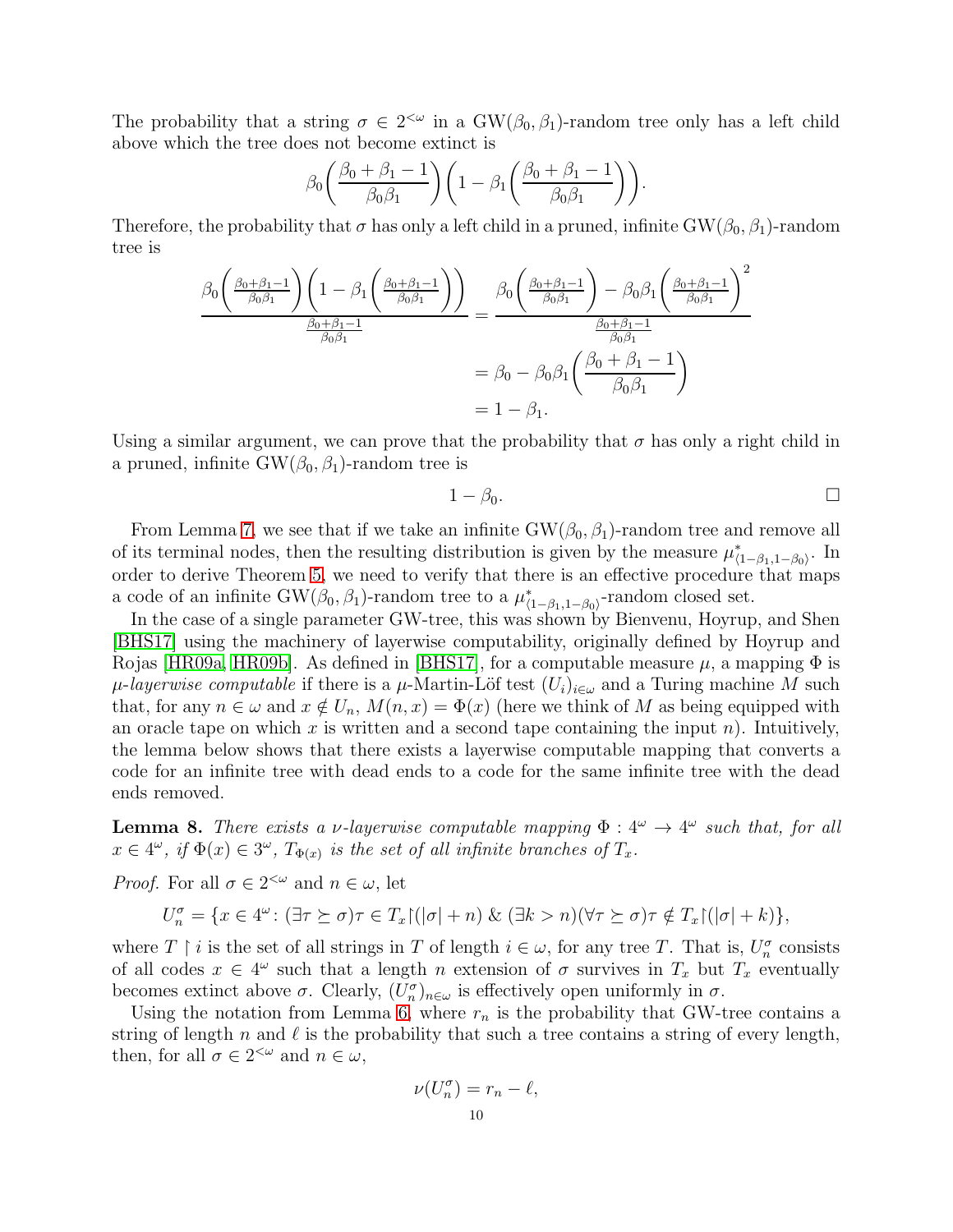where  $\nu$  is the measure on  $4^{\omega}$  from the definition of a random GW( $\beta_0$ ,  $\beta_1$ )-tree. Observe that, for any  $\sigma \in 2^{<\omega}$ , as n increases  $\nu(U_n^{\sigma})$  decreases and approaches zero (effectively in n). Therefore, there is a computable subsequence of indices  $(n_i)_{i\in\omega}$  such that, for all  $i\in\omega$ ,

$$
\nu(U_{n_i}^{\sigma}) \leq 2^{-i}.
$$

Without loss of generality, by taking an appropriate subsequence and relabeling the indices, we can assume that  $\nu(U_n^{\sigma}) \leq 2^{-n}$  for all  $i, n \in \omega$ . Thus  $(U_n^{\sigma})_{n \in \omega}$  is a  $\nu$ -Martin-Löf test.

Now, letting  $(\sigma_i)_{i\in\omega}$  be the enumeration of  $2^{<\omega}$  in length-lexicographic order, for all  $i\in\omega$ , we set

$$
V_i = \bigcup_{j \in \omega} U_{i+j+1}^{\sigma_j}.
$$

Since,  $(U_n^{\sigma_j})_{n \in \omega}$  is a *v*-Martin-Löf test for each  $j \in \omega$ , we have

$$
\nu(V_i) = \sum_{j \in \omega} \nu(U_{i+j+1}^{\sigma_j}) \le \sum_{m=1}^{\infty} 2^{-(i+m)} = 2^{-i},
$$

which implies that  $(V_i)_{i\in\omega}$  is a *ν*-Martin-Löf test.

We now show that  $\Phi$  is layerwise computable by describing a Turing machine such that, when given  $i \in \omega$  and  $x \in 4^{\omega}$  such that  $x \notin V_i$ , produces  $\Phi(x)$  on the output tape.

First, observe that  $x \notin V_i$  implies that  $x \notin U_{i+j+1}^{\hat{\sigma}_j}$  for all  $j \in \omega$ . In particular, this implies that for each  $j \in \omega$ , if there is some  $\tau \succeq \sigma_j$  such that  $\tau \in T_x \cap (\vert \sigma_j \vert + i + j + 1)$  then for all  $k > i + j + 1$  there is some  $\tau \succeq \sigma_j$  such that  $\tau \in T_x \setminus (\vert \sigma_j \vert + k)$ . In other words, if we see that  $T_x$  contains an extension of  $\sigma_j$  of length  $i + j + 1$ , then we can conclude that  $T_x$  does not become extinct above  $\sigma_j$ .

Our machine M works by adding binary strings to a set  $S$ , which is a set of strings above which our procedure will take action (defined below); the set  $S$ , defined in stages, is equal to the set of extendible nodes of  $T_x$ . First, M sets  $S_0 = \emptyset$  and constructs the tree coded by x to see if  $T_x$  contains a string of length  $i + 1$ . If so, then by the discussion in the previous paragraph,  $T_x$  contains a string of every length and thus is infinite, and then M places the empty string  $\epsilon$  inside  $S_1$ . Otherwise,  $S = S_0 = \emptyset$ , M halts, and  $\Phi(x)$  outputs  $3^{\infty}$ .

If  $S_1 \neq \emptyset$ , we proceed inductively as follows. For  $k \geq 1$ , assume that M has already produced  $k-1$  bits of output and suppose that  $\sigma \in S_k$  is the lexicographically least string above which we have not taken action. We describe how our procedure takes action above  $\sigma$ . Since  $\sigma = \sigma_j$  for some  $j \in \omega$ , the two extensions of  $\sigma_j$  are  $\sigma_{2j+1} = \sigma_j 0$  and  $\sigma_{2j+2} = \sigma_j 1$  (as we are using the standard length-lexicographic ordering of  $2<sup>{\omega}</sup>$ . M then constructs sufficiently many levels of the tree  $T_x$  to determine if  $T_x$  is extinct  $i + 2j + 2$  levels above  $\sigma_i$ 0. If not, we enumerate  $\sigma_i$ 0 into  $S_{k+1}$ . Then M similarly determines whether  $T_x$  is extinct  $i + 2j + 3$ levels above  $\sigma_j$ 1; in the case that it is not, we also enumerate  $\sigma_j$ 1 into  $S_{k+1}$ . Thus, either  $\sigma_j$ 0 or  $\sigma_j$ 1 are added to  $S_{k+1}$ , or both.

If only  $\sigma_j$ 0 is added to  $S_{k+1}$ , then M outputs 0. If only  $\sigma_j$ 1 was added to  $S_{k+1}$ , then M outputs 1. If both  $\sigma_i$ 0 and  $\sigma_i$ 1 were added, then M outputs 2. It is straightforward to verify that  $\Phi(x)$  is the desired layerwise computable mapping.

Note that given any v-random  $x \in 4^{\omega}$  that codes for a tree with no infinite paths, we have  $\Phi(x) = 3^{\infty}$ . By Lemma [6,](#page-7-1) 3<sup>∞</sup> is an atom of the measure induced by  $\Phi$  and  $\nu$ ; in fact, the singleton  $\{3^{\infty}\}\$ is given measure  $1 - \frac{\beta_0 + \beta_1 - 1}{\beta_0 \beta_1}$ . Moreover, by Lemma [7,](#page-8-0) the measure on  $3^{\omega}$  induced by  $\Phi$  when restricted to those  $x \in 4^{\omega}$  that code for a tree with infinite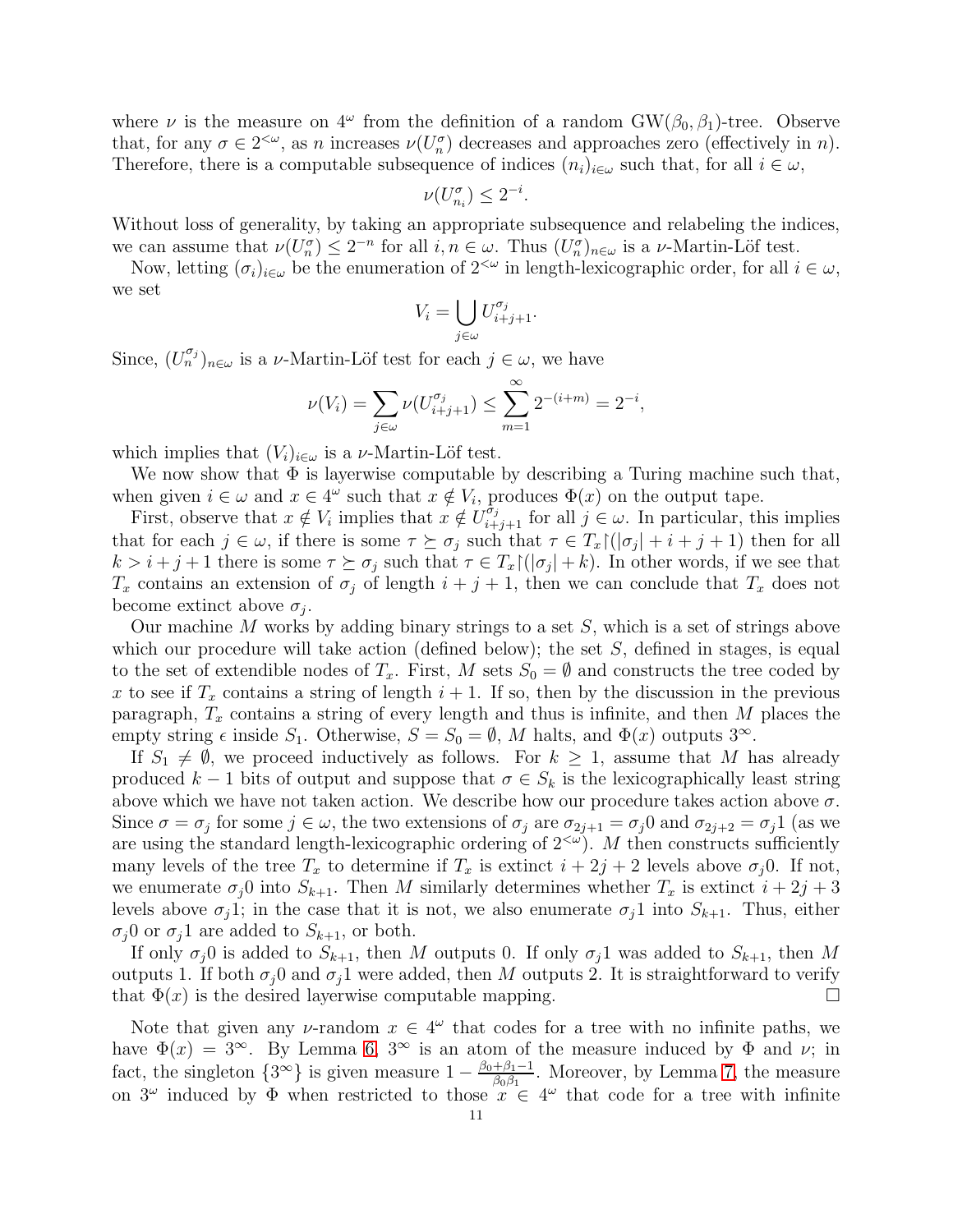paths (obtained by considering the range of  $\Phi$  without the sequence  $3^{\infty}$  and scaling the measure appropriately) is precisely the measure  $\mu_{(1-\beta_1,1-\beta_0)}^*$ . We can thus conclude the proof of Theorem [5](#page-7-0) using the fact that both randomness preservation and no randomness from non-randomness hold for layerwise computable maps (see [\[HR09b,](#page-19-10) Proposition 5.3.1]): randomness preservation ensures that  $\Phi$  maps an infinite  $GW(\beta_0, \beta_1)$ -random tree T to the corresponding  $\mu_{(1-\beta_1,1-\beta_0)}^*$ -random closed set [T], and no randomness from non-randomness ensures that every  $\mu_{(1-\beta_1,1-\beta_0)}^*$ -random closed set C is the image of some infinite GW( $\beta_0$ ,  $\beta_1$ )random tree T under  $\Phi$  with  $C = [T]$ .

3.2. Intersections. We now turn to the main result of the section, which provides an affirmative answer to Question [2.](#page-1-1) Here the machinery we laid out in the previous section will prove to be useful.

<span id="page-11-0"></span>**Theorem 9.** Suppose that  $p, q, r, s \geq 0, 0 \leq p + q \leq 1$  and  $0 \leq r + s \leq 1$ . If  $R \in \mathcal{K}(2^{\omega})$  is *Martin-Löf random with respect to the measure*  $\mu^*_{\langle p+r-pr,q+s-qs\rangle}$ , then there are  $P, Q \in \mathcal{K}(2^{\omega})$ *such that*

- (i)  $P$  *is*  $\mu^*_{\langle p,q \rangle}$ -random relative to  $Q$ ,
- (ii)  $Q$  *is*  $\mu^*_{(r,s)}$ -random relative to P, and
- (iii)  $R = P \cap Q$ .

To prove Theorem [9,](#page-11-0) we will reprove part (3) of the Intersection Theorem using the lemma below, from which the converse will immediately follow by no randomness from nonrandomness.

**Lemma 10.** Suppose that  $p, q, r, s \ge 0, 0 \le p + q \le 1$  and  $0 \le r + s \le 1$ , and let  $P \in \mathcal{K}(2^{\omega})$ *be*  $\mu^*_{\langle p,q\rangle}$ -random relative to  $Q \in \mathcal{K}(2^{\omega})$  and Q *be*  $\mu^*_{\langle r,s\rangle}$ -random relative to P. There exists *a layerwise computable mapping*  $\Gamma : 3^{\omega} \to 4^{\omega}$  such that, if  $P \cap Q \neq \emptyset$  and  $x_P, x_Q \in 3^{\omega}$ *are codes for* P *and* Q, respectively, then  $\Gamma(x_P \oplus x_Q) \in 3^\omega$  *is a code for*  $P \cap Q$  *and is*  $\mu_{\langle p+r-pr,q+s-qs\rangle}$ -random.

*Proof.* First we describe a total computable mapping  $\Psi : 3^{\omega} \to 4^{\omega}$  such that, on input  $x = y \oplus z$ ,  $\Psi$  produces a code for the tree  $T_y \cap T_z$ , which may include non-extendible nodes (and may even be finite). We define a machine M corresponding to this mapping as follows.

On input  $y \oplus z$ , M yields its output on the basis of an enumeration of  $T_y \cap T_z$ , which we shall write as T. First, M places  $\epsilon$  into T. Next, M enumerates T level by level as follows. Suppose that T has been defined for all strings of length  $\ell$ . For each  $\sigma \in T$  of length  $\ell$ , taken in lexicographic order, M checks to see if  $\sigma$ 0 and  $\sigma$ 1 are also in  $T_y \cap T_z$  (using the input  $y \oplus z$ ). There are four cases to consider:

- Case 1:  $\sigma 0 \in T_y \cap T_z$  and  $\sigma 1 \notin T_y \cap T_z$ , in which case  $\sigma 0$  is placed into T and M outputs a 0.
- Case 2:  $\sigma$ 0  $\notin T_y \cap T_z$  and  $\sigma$ 1  $\in T_y \cap T_z$ , in which case  $\sigma$ 1 is placed into T and M outputs a 1.
- Case 3:  $\sigma 0 \in T_y \cap T_z$  and  $\sigma 1 \in T_y \cap T_z$ , in which case both  $\sigma 0$  and  $\sigma 1$  are placed into T and M outputs a 2.
- Case 4:  $\sigma$ 0  $\notin T_y \cap T_z$  and  $\sigma$ 1  $\notin T_y \cap T_z$ , in which case neither  $\sigma$ 0 nor  $\sigma$ 1 is placed into T and M outputs a 3.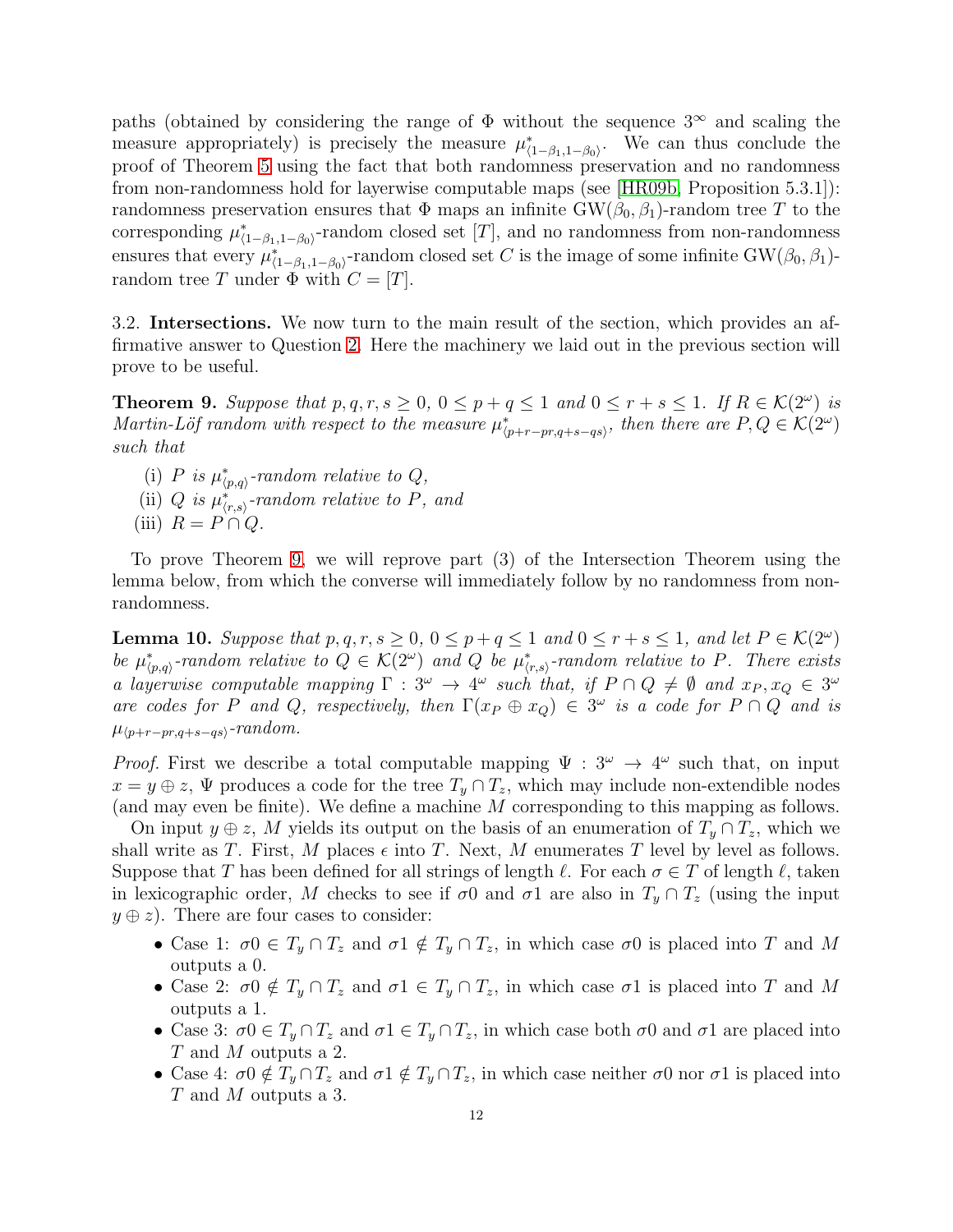If at any point during this process, there are no new strings for M to add to T,  $T_y \cap T_z$  is a finite tree and M outputs an infinite sequence of 3's for its remaining output. Lastly, let  $\nu$  be the measure on 3<sup>ω</sup> induced by intersecting a  $\mu^*_{\langle p,q\rangle}$ -random closed set P with a  $\mu^*_{\langle r,s\rangle}$ -random closed set Q that is random relative to P; that is,  $\nu = (\mu_{\langle p,q \rangle} \oplus \mu_{\langle r,s \rangle}) \circ \Psi^{-1}$  (we will explicitly calculate this measure below).

By Lemma [8,](#page-9-0) there exists a *v*-layerwise computable mapping  $\Phi: 4^{\omega} \to 4^{\omega}$  such that, for all  $x \in 4^{\omega}$ , if  $\Phi(x) \in 3^{\omega}$ ,  $T_{\Phi(x)}$  is the set of all infinite branches of  $T_x$ . This means that there exists a v-Martin-Löf test  $(V_i)_{i\in\omega}$  (as in the proof of Lemma [8\)](#page-9-0) and a Turing machine M' such that  $M'(x, i) = \Phi(x)$  for any  $i \in \omega$  and  $x \notin V_i$ . We would like to compose  $\Psi$  with  $\Phi$  to define Γ, but some care is needed.

For each  $n \in \omega$ , define  $W_n = \Psi^{-1}(V_n)$ . We verify that  $(W_n)_{n \in \omega}$  is a Martin-Löf test with respect to the measure  $\mu_{\langle p,q \rangle} \oplus \mu_{\langle r,s \rangle}$ . First, since  $\Psi$  is total,  $(W_n)_{n \in \omega}$  is uniformly  $\Sigma_1^0$ . Moreover, we have, for each  $n \in \omega$ ,

$$
(\mu_{\langle p,q\rangle} \oplus \mu_{\langle r,s\rangle})(W_n) = (\mu_{\langle p,q\rangle} \oplus \mu_{\langle r,s\rangle})(\Psi^{-1}(V_n)) = \nu(V_n) \leq 2^{-n}.
$$

Now, setting  $\Gamma = \Phi \circ \Psi$ , we claim that  $\Gamma : 3^{\omega} \to 4^{\omega}$  is the desired  $(\mu_{\langle p,q \rangle} \oplus \mu_{\langle r,s \rangle})$ layerwise computable map, defined in terms of the test  $(W_n)_{n\in\omega}$ . Given  $P, Q \in \mathcal{K}(2^{\omega})$ satisfying the hypothesis of the theorem, since  $P \cap Q \neq \emptyset$ , there exists some  $n \in \omega$  such that  $\Psi(x_P \oplus x_Q) \notin V_n$  by randomness preservation. Thus  $x_P \oplus x_Q \in \Psi^{-1}(V_n)$ , and so

$$
\Gamma(x_P \oplus x_Q) = \Phi(\Psi(x_P \oplus x_Q))
$$

yields the code of  $P \cap Q$  as an element of  $3^{\omega}$ . (Note that  $\Gamma(x_P \oplus x_Q) \notin 3^{\omega}$  if and only if  $\Gamma(x_P \oplus x_Q) = 3^{\infty}$  if and only if  $P \cap Q = \emptyset$ .)

Finally, we ensure that  $\Gamma$  induces the measure  $\mu_{\langle p+r-pr,q+s-qs\rangle}$  on  $3^{\omega}$  (once we ignore the atom 3<sup>∞</sup> and scale the induced measure as in the proof of Theorem [5\)](#page-7-0). Given  $x_P \oplus x_Q$  as above, let  $y = \Psi(x_P \oplus x_Q) \in 4^\omega$ . Under the assumption that  $P \cap Q \neq \emptyset$ , we calculate the probabilities that  $y(i)$  is a 0, 1, 2, or 3, for any  $i \in \omega$ :

- $y(i) = 0$  if  $(x_P(0), x_Q(0)) \in \{(0, 0), (0, 2), (2, 0)\}$ , which occurs with probability  $pr +$  $p(1 - r - s) + r(1 - p - q),$
- $y(i) = 1$  if  $(x_P(0), x_Q(0)) \in \{(1, 1), (1, 2), (2, 1)\}$ , which occurs with probability  $qs +$  $q(1 - r - s) + s(1 - p - q),$
- $y(i) = 2$  if  $(x_P(0), x_Q(0)) \in \{(2, 2)\}\$ , which occurs with probability  $(1-p-q)(1-r-s)$ , and
- $y(i) = 3$  if  $(x_P(0), x_Q(0)) \in \{(0, 1), (1, 0)\}$ , which occurs with probability  $ps + qr$ .

Therefore, the survival parameters of the resulting  $GW(\beta_0, \beta_1)$ -random tree are

$$
\beta_0 = pr + p(1 - r - s) + r(1 - p - q) + (1 - p - q)(1 - r - s)
$$
  
=  $p(1 - s) + (1 - p - q)(1 - s)$   
=  $(1 - s)(1 - q)$   
=  $1 - q - s + qs$ .

and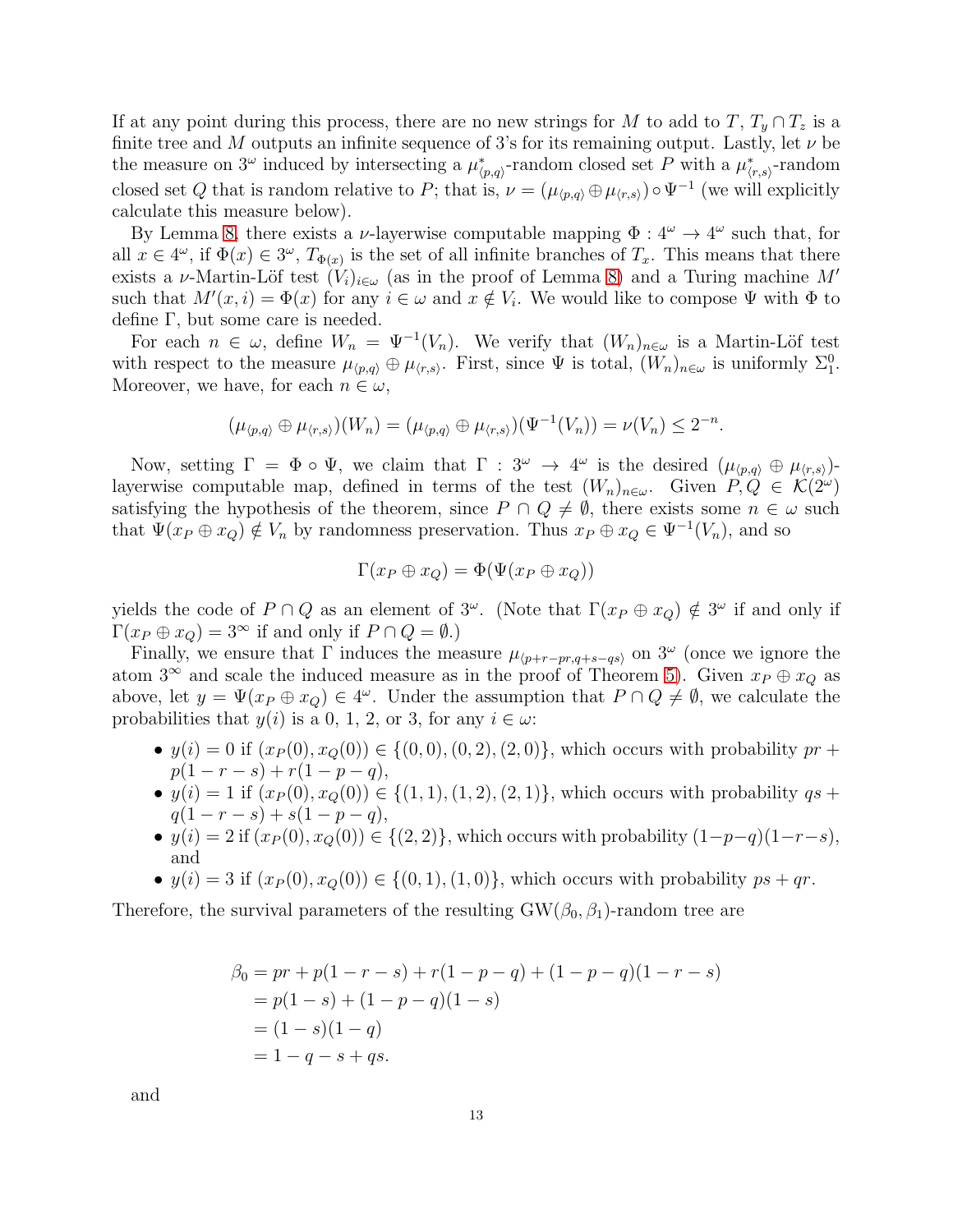$$
\beta_1 = qs + q(1 - r - s) + s(1 - p - q) + (1 - p - q)(1 - r - s)
$$
  
= q(1 - r) + (1 - p - q)(1 - r)  
= (1 - r)(1 - p)  
= 1 - p - r + pr

The code  $\Gamma(x_P \oplus x_Q) \in 3^\omega$  represents a pruned, infinite  $GW(\beta_0, \beta_1)$ -random tree. By Lemma [7,](#page-8-0) the probability that any node in the tree encoded by  $\Gamma(x_P \oplus x_Q)$  has only a left child is  $1 - \beta_0 = p + r - pr$ , only a right child is  $1 - \beta_1 = q + s - qs$ , and both children is

$$
\beta_0 + \beta_1 - 1 = 1 - q - s + qs + 1 - p - r + pr - 1
$$
  
= 1 - (p + r - pr) - (q + s - qs).

Therefore,  $\Gamma(x_P \oplus x_Q)$  is  $\mu_{\langle p+r-pr,q+s-qs \rangle}$ -random.

Part (3) of the Intersection Theorem follows directly from the lemma above and the fact that randomness preservation holds for layerwise computable mappings. Finally, Theorem [9](#page-11-0) follows directly by an application of the no-randomness-from-nonrandomness principle.

### 4. Multiple Intersections of Random Closed Sets

<span id="page-13-0"></span>In the case that we are dealing with two closed sets that are random with respect to the same symmetric Bernoulli measures, i.e.  $p = q = r = s$ , the key inequality  $p + q + r + s$  $1+pr+qs$  in the Intersection Theorem becomes  $4p < 1+2p^2$ . Since  $2p^2-4p-1=0$  has solutions  $p = 1 \pm \frac{\sqrt{2}}{2}$  $\frac{\sqrt{2}}{2}$ , and we are only interested in the case  $p = 1 - \frac{\sqrt{2}}{2}$  $\frac{\sqrt{2}}{2}$  (since  $1 + \frac{\sqrt{2}}{2} > 1$ ), this key inequality is equivalent to the condition  $p < 1 - \frac{\sqrt{2}}{2}$  $\frac{\sqrt{2}}{2}$ . This allows us to derive Corollary [1,](#page-1-0) which we restate here for the sake of convenience:

**Corollary 1** (Cenzer/Weber [\[CW13\]](#page-18-0)). For  $p \in [0, 1/2]$ , let  $P, Q \in \mathcal{K}(2^{\omega})$  be relatively  $\mu_p^*$ -random.

- (1) If  $p \geq 1 \frac{\sqrt{2}}{2}$  $\frac{2}{2}$ , then  $P \cap Q = \emptyset$ .
- (2) If  $p < 1 \frac{\sqrt{2}}{2}$  $\frac{\sqrt{2}}{2}$ , then  $P \cap Q = \emptyset$  with probability  $\frac{2p^2}{(1-2p)}$  $\frac{2p^2}{(1-2p)^2}$ .
- (3) If  $p < 1 \frac{\sqrt{2}}{2}$  $\frac{2}{2}$  and  $P \cap Q \neq \emptyset$ , then  $P \cap Q$  is Martin-Löf random with respect to the measure  $\mu_{2p-p^2}^*$ .

We would like to extend this analysis to determine which parameters  $p$  allow for the possibility that  $n \mu_p^*$ -random closed sets have a non-empty intersection for various choices of  $n \in \omega$ . Here we need to be more precise: let us say that closed sets  $P_1, \ldots, P_n$  are *mutually*  $\mu_p^*$ -random if, setting  $y_i = \bigoplus_{j \neq i} x_{P_j}$ , we have  $x_{P_i} \in \mathsf{MLR}_{\mu_p}^{y_i}$ .

In order to state our result, we define a sequence of polynomials  $(f_n(p))_{n\geq 1}$  by setting  $f_n(p) = 1 - (1 - p)^n$  for  $p \in [0, \frac{1}{2}]$  $\frac{1}{2}$ . The desired generalization can thus be stated as follows:

<span id="page-13-1"></span>**Theorem 11.** *For*  $p \in [0, \frac{1}{2}]$  $\frac{1}{2}$  and  $n \geq 2$ , given n mutually  $\mu_p^*$ -random closed sets  $P_1, \ldots, P_n$ , *the following hold:*

(1) If  $p \ge 1 - \frac{1}{\sqrt[n]{2}}$ , then  $\bigcap_{i=1}^{n} P_i = \emptyset$ . (2) If  $p < 1 - \frac{1}{\sqrt[n]{2}}$ , then  $\bigcap_{i=1}^{n} P_i = \emptyset$  with probability  $1 - \frac{1-2f_n(p)}{(1-2p)^n}$ .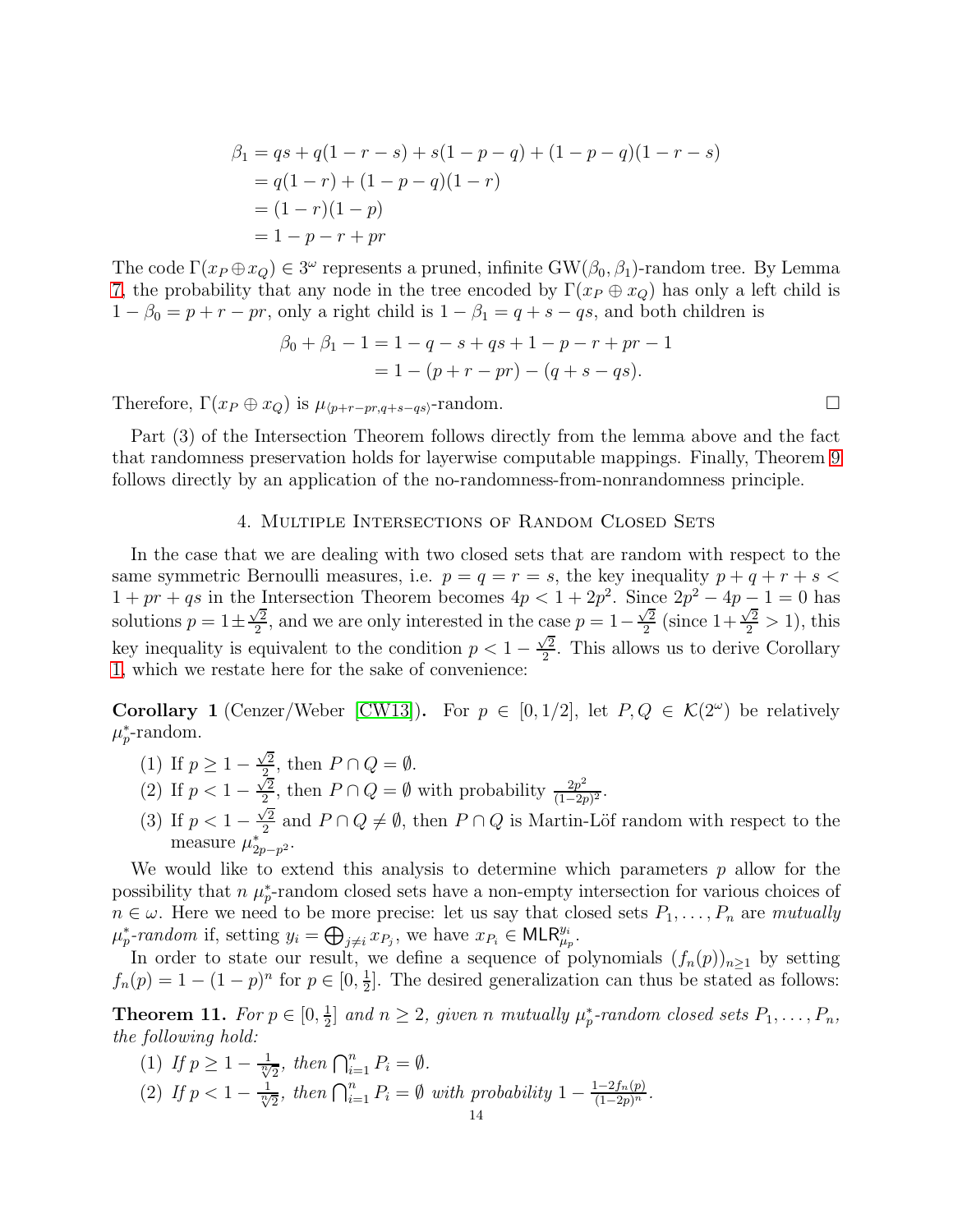(3) If  $p < 1 - \frac{1}{\sqrt[n]{2}}$  and  $\bigcap_{i=1}^n P_i \neq \emptyset$ , then  $\bigcap_{i=1}^n P_i$  is Martin-Löf random with respect to *the measure*  $\mu_{f_n(p)}^*$ .

In order to prove Theorem [11,](#page-13-1) we make use of several lemmas:

<span id="page-14-0"></span>**Lemma 12.** *For*  $p \in [0, \frac{1}{2}]$ 2 ]*, the following recursive relation holds:*

- $f_1(p) = p$ ;
- $f_{n+1}(p) = p + f_n(p) pf_n(p)$ .

*Proof.* This follows immediately by induction on  $n \in \omega$ .

<span id="page-14-1"></span>**Lemma 13.** *For*  $n \geq 1$  *and*  $p \in [0, \frac{1}{2}]$  $\frac{1}{2}$ ,  $f_n(p) < \frac{1}{2}$  $\frac{1}{2}$  *if and only if*  $p < 1 - \frac{1}{\sqrt[n]{2}}$ .

*Proof.* As  $f_n(p) = 1 - (1 - p)^n$ , it is straightforward to verify that

$$
1 - (1 - p)^n < \frac{1}{2} \text{ if and only if } p < 1 - \frac{1}{\sqrt[n]{2}}. \Box
$$

*Proof of Theorem [11.](#page-13-1)* We proceed via induction on  $n \geq 2$ . For the case  $n = 2$ , noting that  $f_1(p) = p$  and  $f_2(p) = 2p - p^2$ , this case is established by Corollary [1.](#page-1-0) In particular, it is straightforward to verify for part (2) that

$$
\frac{2p^2}{(1-2p)^2} = 1 - \frac{1 - 2f_2(p)}{(1-2p)^2}.
$$

Assuming the result holds for  $n \geq 2$ , we consider  $n+1$  mutually  $\mu_p^*$ -random closed sets  $P_1, \ldots, P_{n+1}$ . To verify (1), suppose that  $p \geq 1 - \frac{1}{n + \sqrt{2}}$ . Assume for the sake of contradiction that  $\bigcap_{i=1}^{n+1} P_i \neq \emptyset$ . Then by the inductive hypothesis,  $\bigcap_{i=1}^{n} P_i$  is a  $\mu_{f_n(p)}^*$ -random closed set. Then in order to apply part (1) of the Intersection Theorem to  $\bigcap_{i=1}^{n} P_i$  and  $P_{n+1}$ , where  $p = q$  and  $r = s = f_n(p)$ , we must have

$$
2p + 2f_n(p) < 1 + 2pf_n(p),
$$

or equivalently, by Lemma [12,](#page-14-0)

$$
f_{n+1}(p) = p + f_n(p) - pf_n(p) < \frac{1}{2}.
$$

By Lemma [13,](#page-14-1) this implies that  $p < 1 - \frac{1}{n + \sqrt{2}}$ , which contradicts our earlier assumption. Thus we must have  $\bigcap_{i=1}^{n+1} P_i = \emptyset$ .

To verify (2), suppose that  $p < 1 - \frac{1}{n + \sqrt{2}}$ . By Lemma [13,](#page-14-1) this implies that  $f_{n+1}(p) < \frac{1}{2}$  $\frac{1}{2}$ . As we have argued in the verification of (1), this in turn implies that  $2p + 2f_n(p) < 1 + 2pf_n(p)$ , and so we can apply part (2) of the Intersection Theorem. By our inductive hypothesis,  $\bigcap_{i=1}^n P_i \neq \emptyset$  with probability  $\frac{1-2f_n(p)}{(1-2p)^n}$  and, in the case that  $\bigcap_{i=1}^n P_i \neq \emptyset$ , it is  $\mu_{f_n(p)}^*$ -random. Conditional on the assumption that  $\bigcap_{i=1}^n P_i \neq \emptyset$ , by part (2) of the Intersection Theorem we have  $\bigcap_{i=1}^{n+1} P_i \neq \emptyset$  with probability

$$
1 - \frac{2pf_n(p)}{(1-2p)(1-2f_n(p))}.
$$

Thus, the probability that  $\bigcap_{i=1}^{n+1} P_i \neq \emptyset$  is

$$
\frac{1 - 2f_n(p)}{(1 - 2p)^n} \left( 1 - \frac{2pf_n(p)}{(1 - 2p)(1 - 2f_n(p))} \right) = \frac{1 - 2f_n(p) - 2p + 4pf_n(p)}{(1 - 2p)^{n+1}} = \frac{1 - 2f_{n+1}(p)}{(1 - 2p)^{n+1}},
$$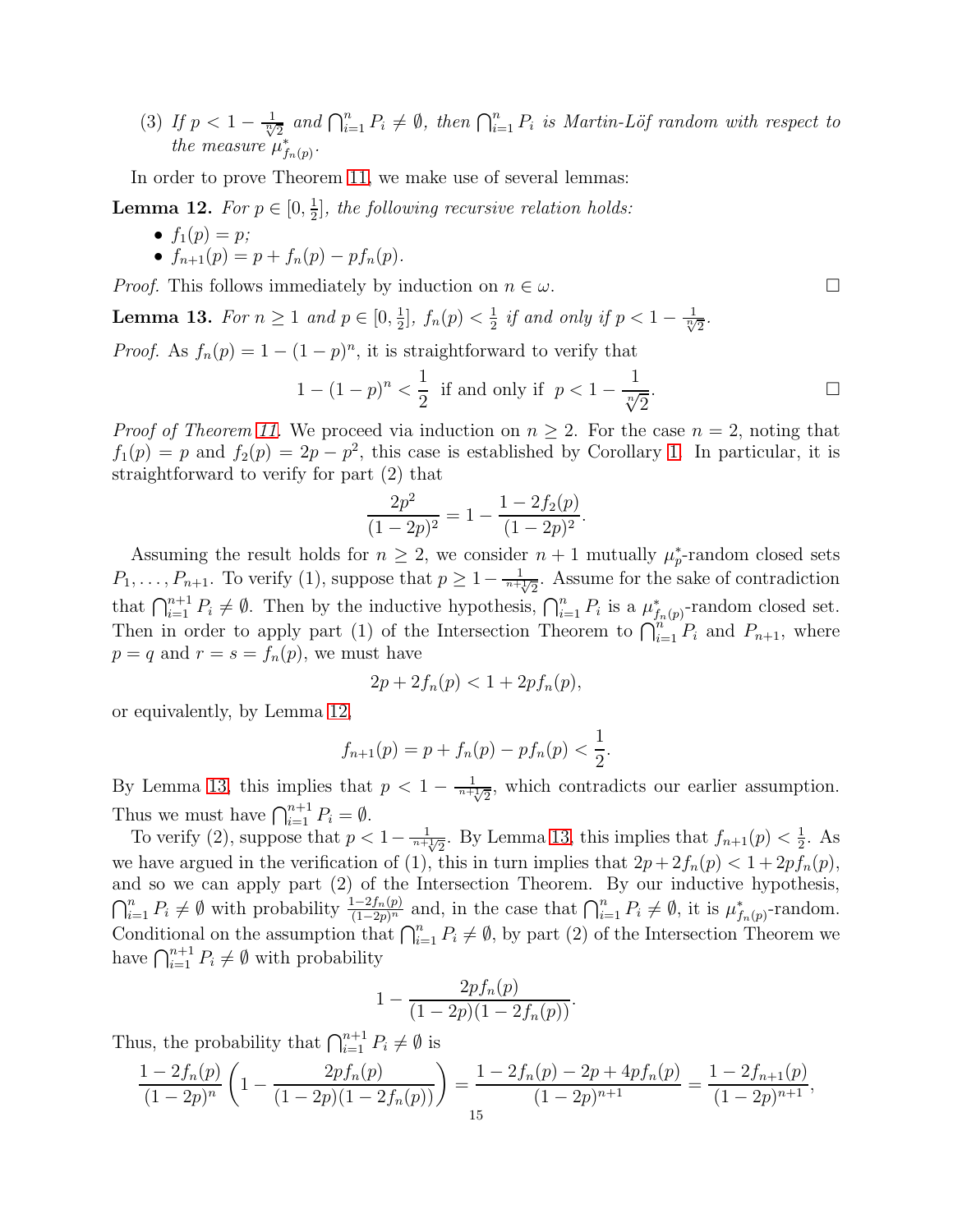where the last equality follows from Lemma [12.](#page-14-0) (2) immediately follows.

To verify (3), suppose that  $\bigcap_{i=1}^{n+1} P_i \neq \emptyset$ . Since  $\bigcap_{i=1}^{n} P_i \neq \emptyset$ , it follows from the induction hypothesis that  $\bigcap_{i=1}^n P_i$  is  $\mu_p^*$ -random. Then applying (3) of the Intersection Theorem to the case  $p = q$  and  $r = s = f_n(p)$ ,  $\bigcap_{i=1}^{n+1} P_i$  is random with respect to the measure  $\mu^*_{p+f_n(p)-pf_n(p)}$ . which, by Lemma [12,](#page-14-0) is the measure  $\mu_{f_{n+1}(p)}^*$ .

For  $n \geq 1$ , since  $f_n(0) = 0$  and  $f_n(\frac{1}{2})$  $(\frac{1}{2}) = 1 - (\frac{1}{2})$  $(\frac{1}{2})^n$ , and  $f'_n(p) = n(1-p)^{n-1}$ ,  $f_n: [0, \frac{1}{2}]$  $\frac{1}{2}] \rightarrow$  $[0, 1 - (\frac{1}{2})]$  $\frac{1}{2}$ <sup>n</sup>] is strictly increasing. Thus we can define  $f_n^{-1}(p) = 1 - \sqrt[n]{1-p}$  on  $[0, 1 - (\frac{1}{2})]$  $\frac{1}{2})^n$ . Using the functions  $f_n^{-1}$ , we can obtain a converse to part (3) of Theorem [11.](#page-13-1)

There is, however, one additional wrinkle. We would like to prove the result by induction on the number of closed sets in the desired intersection. To do so, we need an additional hypothesis about the relative randomness of the closed sets over which we will take the intersection. To prove the unrelativized version of our result, we use a relativized version of the result in the inductive step.

For  $z \in 3^{\omega}$ , let us say that closed sets  $P_1, \ldots, P_n$  are *mutually*  $\mu_p^*$ -random relative to z if, for each  $i \in \{1, \ldots, n\}$ , setting  $y_i = \bigoplus_{j \neq i} x_{P_j}$ , we have  $x_{P_i} \in \mathsf{MLR}_{\mu_p}^{y_i \oplus z}$ . We also make use of the following consequence of van Lambalgen's theorem: If  $x_1, x_2, \ldots, x_n$  are mutually  $\mu_p$ -random relative to z and z is  $\mu_q$ -random, then z is  $\mu_q$ -random relative to  $\bigoplus_{i=1}^n x_i$ . Lastly, we will make use of the following relativized version of Theorem [9,](#page-11-0) which follows from a direct relativization of the proof of Theorem [9:](#page-11-0)

<span id="page-15-0"></span>**Theorem 14.** Suppose that  $p, q, r, s \ge 0, 0 \le p + q \le 1$  and  $0 \le r + s \le 1$ . If  $R \in \mathcal{K}(2^{\omega})$  is  $\mu_{\langle p+r-pr,q+s-qs\rangle}^*$ -*Martin-Löf random relative to*  $z \in 3^\omega$ , then there are  $P, Q \in \mathcal{K}(2^\omega)$  such that

- (i) P is  $\mu^*_{\langle p,q\rangle}$ -random relative to  $x_Q \oplus z$ ,
- (ii) Q *is*  $\mu^*_{(r,s)}$ -random relative to  $x_P \oplus z$ , and
- (iii)  $R = P \cap Q$ .

Now we state our partial converse of Theorem [11:](#page-13-1)

**Theorem 15.** For  $p \in [0, \frac{1}{2}]$  $\frac{1}{2}$ , suppose that  $Q \in \mathcal{K}(2^{\omega})$  is  $\mu_p^*$ -random relative to  $z \in 3^{\omega}$ . *Then for*  $n \geq 2$ , there are  $P_1, \ldots, P_n \in \mathcal{K}(2^{\omega})$  that are  $\mu_{f_n^{-1}(p)}^*$ -random relative to z such that  $Q = \bigcap_{i=1}^n P_i$ 

*Proof.* Again we proceed by induction. For  $n = 2$ , this follows from Theorem [14.](#page-15-0) Suppose now that the result holds for a fixed  $n \geq 2$  and all  $z \in 2^{\omega}$ . Let  $q = f_{n+1}^{-1}(p)$ , so that  $f_{n+1}(q) = p$ . In particular, by Lemma [12](#page-14-0) we have  $p = f_{n+1}(q) = q + f_n(q) - qf_n(q)$ . By Theorem [9,](#page-11-0) there are  $P_1 \in \mathcal{K}(2^{\omega})$  and  $R \in \mathcal{K}(2^{\omega})$  such that  $Q = P_1 \cap R$ ,  $P_1$  is  $\mu_q^*$ -random relative to  $x_R$ , and R is  $\mu^*_{f_n(q)}$ -random relative to  $x_{P_1}$ . By the inductive hypothesis, since R is  $\mu^*_{f_n(q)}$ -random and  $f_n^{-1}(f_n(q)) = q$ , there are  $P_2, \ldots, P_{n+1} \in \mathcal{K}(2^{\omega})$  that are mutually  $\mu_q^*$ -random relative to  $x_{P_1}$  such that  $R = \bigcap_{i=2}^{n+1} P_i$ . By the consequence of van Lambalgen's theorem discussed above,  $x_{P_1}$  is  $\mu_q$ -random relative to  $\bigoplus_{i=2}^{n+1} x_{P_i}$ , and hence the sequence  $P_1, P_2, \ldots, P_{n+1}$  is mutually  $\mu_q^*$ -random. Moreover,  $Q = P_1 \cap R = \bigcap_{i=1}^{n+1} P_i$ , which yields the desired conclusion.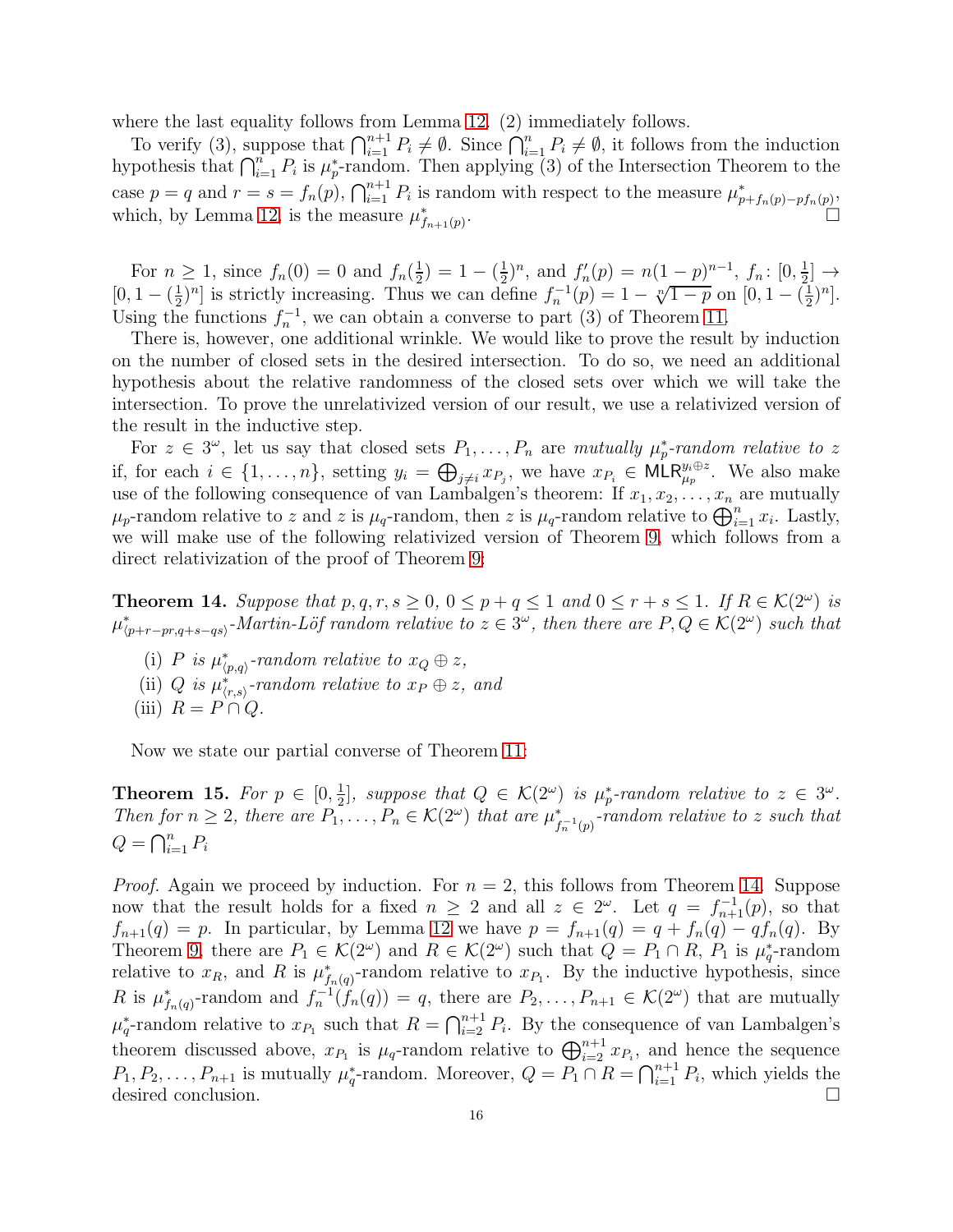# 5. Multiple Intersections and Effective Dimension

<span id="page-16-0"></span>In this final section, we relate the effective dimension of a sequence  $x$  with what we call the degree of intersectability of a family of random closed sets, at least one of which contains x, drawing upon a result of Diamondstone and Kjos-Hanssen  $[DKH12]$  on the relationship between effective dimension and members of random closed sets.

Recall from our discussion at the beginning of Section [3.1](#page-6-1) that Diamondstone and Kjos-Hanssen studied the collection of random closed sets obtained as the set of paths through certain Galton-Watson trees. For  $\gamma \in [0, 1)$ , they further defined the relation "x is a MEMBER<sub>"</sub>" for  $x \in 2^{\omega}$  to mean that x is in a random closed set corresponding to the survival parameter  $2^{-\gamma}$  (that is, each node of the full binary tree is removed with probability  $1-2^{-\gamma}$ ). Moreover, they proved:

<span id="page-16-1"></span>**Theorem 16** (Diamondstone, Kjos-Hanssen [\[DKH12\]](#page-18-3)). *For*  $x \in 2^{\omega}$ ,

$$
dim(x) > \gamma \implies x \text{ is a MEMBER}_{\gamma} \implies dim(x) \ge \gamma.
$$

How does this relate to our present work? As discussed in Section [3.1](#page-6-1) above, a random GW-tree with survival parameter  $2^{-\gamma}$  is a  $\mu_p^*$ -random closed set with  $p = 1 - 2^{-\gamma}$ . Solving for γ, we get  $\gamma = -\log(1-p)$ . From Theorem [16](#page-16-1) we can immediately conclude the following: Corollary 17. Let  $x \in 2^{\omega}$ .

<span id="page-16-4"></span>(1) *For*  $p \in [0, \frac{1}{2}]$  $\frac{1}{2}$ ,  $dim(x) > -log(1-p) \Rightarrow x \in P$  *for some*  $P \in MLR_{\mu_p^*} \Rightarrow dim(x) \geq -log(1-p)$ . (2) In the case that  $p = 1 - \frac{1}{\sqrt[n]{2}}$ , we have

$$
dim(x) > \frac{1}{n} \implies x \in P \text{ for some } P \in \mathsf{MLR}_{\mu_p^*} \implies dim(x) \ge \frac{1}{n}.
$$

Note that (2) follows immediately from (1), since in the case that  $p = 1 - \frac{1}{\sqrt[n]{2}}$ , we have

$$
-\log(1-p) = \frac{1}{n}.
$$

We now relate this to our results on multiple intersections from the previous section. Let us define the *degree of intersectability* of the family of  $\mu_p^*$ -random closed sets for a fixed  $p \in [0, 1/2]$  to be the unique *n* such that (i) *n* mutually  $\mu_p^*$ -random closed sets can have a non-empty intersection and (ii)  $n+1$  mutually  $\mu_p^*$ -random closed sets always have an empty intersection (we know such an n exists by Theorem [11\)](#page-13-1).<sup>[1](#page-16-2)</sup> Note that for a family of random closed sets to have degree of intersectability equal to 1, this means that no pair of relatively random closed sets from the family have a non-empty intersection. The following lemma can be derived from Corollary [1](#page-1-0) and Theorem [11.](#page-13-1)

<span id="page-16-3"></span>**Lemma 18.** *Let*  $p \in [0, 1/2]$ *.* 

 $(1)$  *The family of*  $\mu_p^*$ -random closed sets has degree of intersectability equal to 1 if and *only if*  $p \in \left[1 - \frac{1}{\sqrt{2}}\right]$  $\frac{1}{2}$ ,  $\frac{1}{2}$  $\frac{1}{2}$ .

<span id="page-16-2"></span><sup>&</sup>lt;sup>1</sup>We count intersectability in terms of the number of mutually random closed sets that can yield a non-empty intersection, not the number of times we can apply an intersection to a collection of mutually random closed sets to yield a non-empty set. On the latter approach, in all of the results that follow, the value n would need to be replaced with  $n + 1$ .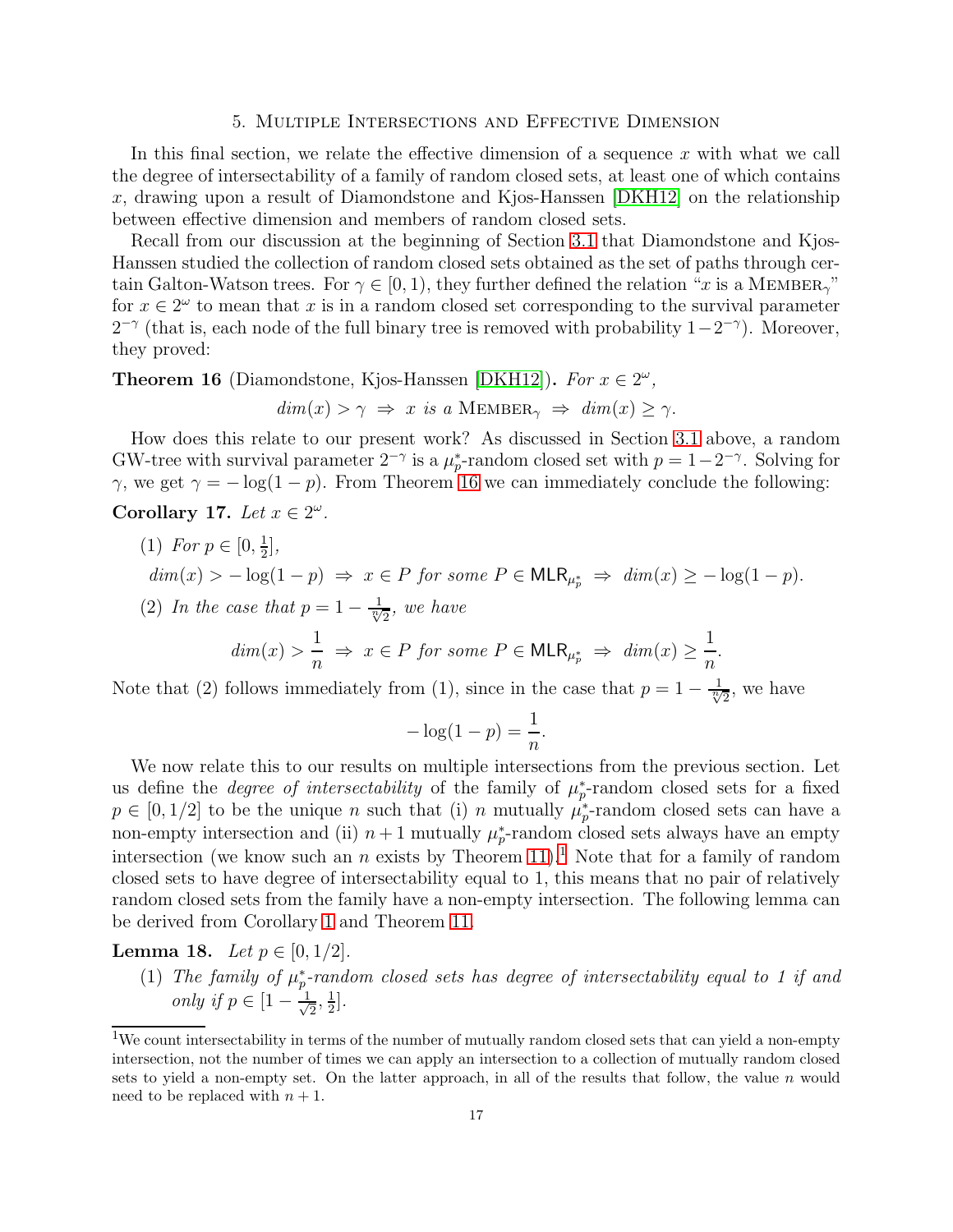(2) The family of  $\mu_p^*$ -random closed sets has degree of intersectability equal to  $n \geq 2$  if *and only if*

$$
p \in \left[1 - \frac{1}{\sqrt[n+1]{2}}, 1 - \frac{1}{\sqrt[n]{2}}\right).
$$

The above observations allow us to prove the following:

<span id="page-17-0"></span>Theorem 19. *If* P *is a symmetric Bernoulli random closed set from a family with degree of intersectability n, then for every*  $x \in P$ *, we have dim* $(x) \ge \frac{1}{n+1}$ *.* 

*Proof.* Let P be a symmetric Bernoulli random closed set from a family with degree of intersectability  $n \geq 2$  and let  $x \in P$ . By Lemma [18\(](#page-16-3)2), P is  $\mu_p^*$ -random for some

$$
p \in \left[1 - \frac{1}{\sqrt[n+1]{2}}, 1 - \frac{1}{\sqrt[n]{2}}\right).
$$

It follows that

$$
\frac{1}{n+1} \le -\log(1-p) < \frac{1}{n},
$$

and so by Corollary [17\(](#page-16-4)1), we have  $\dim(x) \geq \frac{1}{n+1}$ . (The case that  $n = 1$  can be shown by a nearly identical argument.)

Theorem [19](#page-17-0) tells us how membership of some  $x \in 2^{\omega}$  in a  $\mu_p^*$ -random closed set from a family of random closed sets with a certain degree of intersectability puts a constraint on the effective dimension of x. We now consider how the dimension of  $x \in 2^{\omega}$  puts a constraint on the degree of intersectability of any family of  $\mu_p^*$ -random closed sets such that there is some  $\mu_p^*$ -random closed set P with  $x \in P$ . Hereafter, let us set  $p_k = 1 - \frac{1}{\sqrt[k]{2}}$  for  $k \ge 1$  (so that  $p_1 = 1/2$ .

<span id="page-17-1"></span>**Theorem 20.** Suppose that  $s \in (0,1]$  and  $x \in 2^{\omega}$  satisfies dim $(x) = s$ .

- (1) For all  $k \geq \lfloor \frac{1}{s} \rfloor$ , x is contained in a symmetric Bernoulli random closed set from a *family with degree of intersectability* k*.*
- $(2)$  *If*  $s \neq \frac{1}{n}$  $\frac{1}{n}$  for  $n \geq 1$ , then x is not contained in any symmetric Bernoulli random closed *set from a family with degree of intersectability* k for  $k < \lfloor \frac{1}{s} \rfloor$  $\frac{1}{s}$ .

*Proof.* Given  $x \in 2^{\omega}$  with  $dim(x) = s$ , let  $n \in \omega$  satisfy  $\frac{1}{n+1} < s \leq \frac{1}{n}$  $\frac{1}{n}$ , so that  $\lfloor \frac{1}{s} \rfloor$  $\frac{1}{s}$  = n. In particular, for any  $k \geq n$ , we have  $dim(x) > \frac{1}{k+1}$ . By Corollary [17\(](#page-16-4)2), it follows that x is contained in a  $\mu^*_{p_{k+1}}$ -random closed set, which by Lemma [18\(](#page-16-3)2) is in a family of random closed sets with degree of intersectability  $k$ , thereby establishing  $(1)$ .

To show (2), suppose that  $s \neq \frac{1}{n}$  $\frac{1}{n}$  for  $n \geq 1$  and x is in a symmetric Bernoulli random closed set from a family with degree of intersectability k for some  $k < \lfloor \frac{1}{s} \rfloor$  $\frac{1}{s}$ , so that  $k+1 \leq \lfloor \frac{1}{s} \rfloor < \frac{1}{s}$  $\frac{1}{s}$ . Then by Lemma [18\(](#page-16-3)2), x is contained in a  $\mu_p^*$ -random closed set for some  $p \in [p_{k+1}, p_k)$ , which by both parts of Corollary [17](#page-16-4) implies that

$$
dim(x) \ge \frac{1}{k+1} > s,
$$

which contradicts our assumption.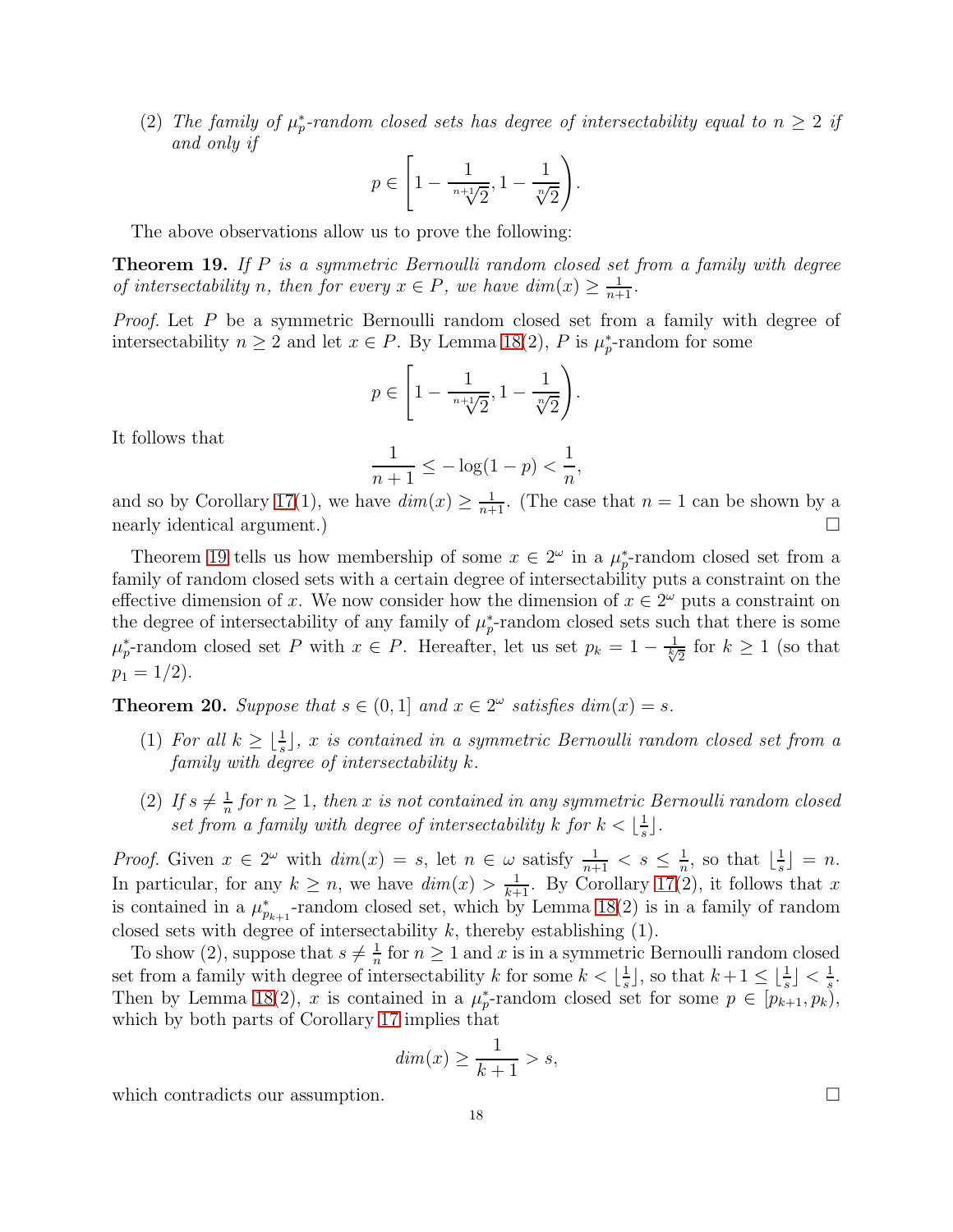We cannot improve Theorem [20\(](#page-17-1)2) to cover the case that  $s = \frac{1}{n}$  $\frac{1}{n}$  for  $n \geq 2$  (the case for  $n = 1$  clearly cannot hold, since the the minimum value of the degree of intersectability of a family of random closed sets is 1). For as shown by Diamondstone and Kjos-Hanssen in [\[DKH12\]](#page-18-3), there is some  $x \in 2^{\omega}$  with  $dim(x) = \frac{1}{2}$  and a  $\mu_{p_2}^*$ -random closed set P such that  $x \in P$ . Since the family of  $\mu_{p_2}^*$ -random closed sets has degree of intersectability equal to 1, this yields a counterexample to the possible extension of Theorem [20\(](#page-17-1)2) for all  $s \in (0,1]$ . In fact, with a slight modification of their proof, the Diamondstone/Kjos-Hanssen result can be readily generalized to hold for  $s=\frac{1}{n}$  $\frac{1}{n}$  for all  $n \geq 2$ .

Note further that the generalization of the result due to Diamondstone/Kjos-Hanssen cited in the previous paragraph does not hold for all sequences x satisfying  $dim(x) = \frac{1}{n}$  for some  $n \geq 2$ . That is, for  $n \geq 2$ , it is not true that for  $x \in 2^{\omega}$ ,  $dim(x) = \frac{1}{n}$  implies that x is a member of a symmetric Bernoulli random closed set from a family with degree of intersectability equal to  $n-1$ . By an unpublished result due to Jason Rute, the implications in Theorem [16](#page-16-1) do not reverse. Consequently, there exists, for instance, a sequence of dimension 1/2 that is not a member of any  $\mu_{p_2}^*$ -random closed set (the family of which has degree of intersectability equal to 1). Thus, at best, we can conclude the following (by a proof nearly identical to the proof of Theorem [20\(](#page-17-1)2)):

**Theorem 21.** For  $x \in 2^{\omega}$  with  $dim(x) = \frac{1}{n}$  for some  $n \geq 2$ , x is not contained in any *symmetric Bernoulli random closed set from a family with degree of intersectability* k *for*  $k < \lfloor \frac{1}{s}$  $\frac{1}{s}$ ] – 1.

#### **REFERENCES**

- <span id="page-18-4"></span>[Axo15] Logan M. Axon. Martin-Löf randomness in spaces of closed sets. *The Journal of Symbolic Logic*, 80(2):359–383, 2015.
- <span id="page-18-6"></span>[Axo18] Logan M. Axon. Martin-Löf random generalized Poisson processes. *Annals of Pure and Applied Logic*, 169(4):261–276, 2018.
- <span id="page-18-1"></span>[BBC<sup>+</sup>07] George Barmpalias, Katie Brodhead, Douglas Cenzer, Seyyed Dashti, and Rebecca Weber. Algorithmic randomness of closed sets. *J. Logic Comput.*, 17(6):1041–1062, 2007.
- <span id="page-18-2"></span>[BCTW11] Katie Brodhead, Douglas Cenzer, Ferit Toska, and Sebastian Wyman. Algorithmic randomness and capacity of closed sets. *Log. Methods Comput. Sci.*, 7(3:16):1–16, 2011.
- <span id="page-18-7"></span>[BHS17] Laurent Bienvenu, Mathieu Hoyrup, and Alexander Shen. Layerwise computability and image randomness. *Theory of Computing Systems*, 61(4):1353–1375, 2017.
- <span id="page-18-5"></span>[CP16] Quinn Culver and Christopher P. Porter. The interplay of classes of algorithmically random objects. *Journal of Logic and Analysis*, 7, 2016.
- <span id="page-18-0"></span>[CW13] Douglas Cenzer and Rebecca Weber. Effective randomness of unions and intersections. *Theory Comput. Syst.*, 52(1):48–64, 2013.
- <span id="page-18-8"></span>[DH10] Rodney Downey and Denis Hirschfeldt. *Algorithmic randomness and complexity*. Theory and Applications of Computability. Springer, 2010.
- <span id="page-18-3"></span>[DKH12] David Diamondstone and Bjørn Kjos-Hanssen. Martin-L¨of randomness and Galton-Watson processes. *Ann. Pure Appl. Logic*, 163(5):519–529, 2012.
- <span id="page-18-9"></span>[FP20] Johanna N.Y. Franklin and Christopher P. Porter. Key developments in algorithmic randomness. In Johanna N.Y. Franklin and Christopher P. Porter, editors, *Algorithmic Randomness: Progress and Prospects*, volume 50 of *Lecture Notes in Logic*. Cambridge University Press, 2020.
- <span id="page-18-10"></span>[Hit05] John M. Hitchcock. Correspondence principles for effective dimensions. *Theory of Computing Systems*, 38(5):559–571, 2005.
- <span id="page-18-11"></span>[HR09a] Mathieu Hoyrup and Cristóbal Rojas. An application of Martin-Löf randomness to effective probability theory. In *Conference on Computability in Europe*, pages 260–269. Springer, 2009.